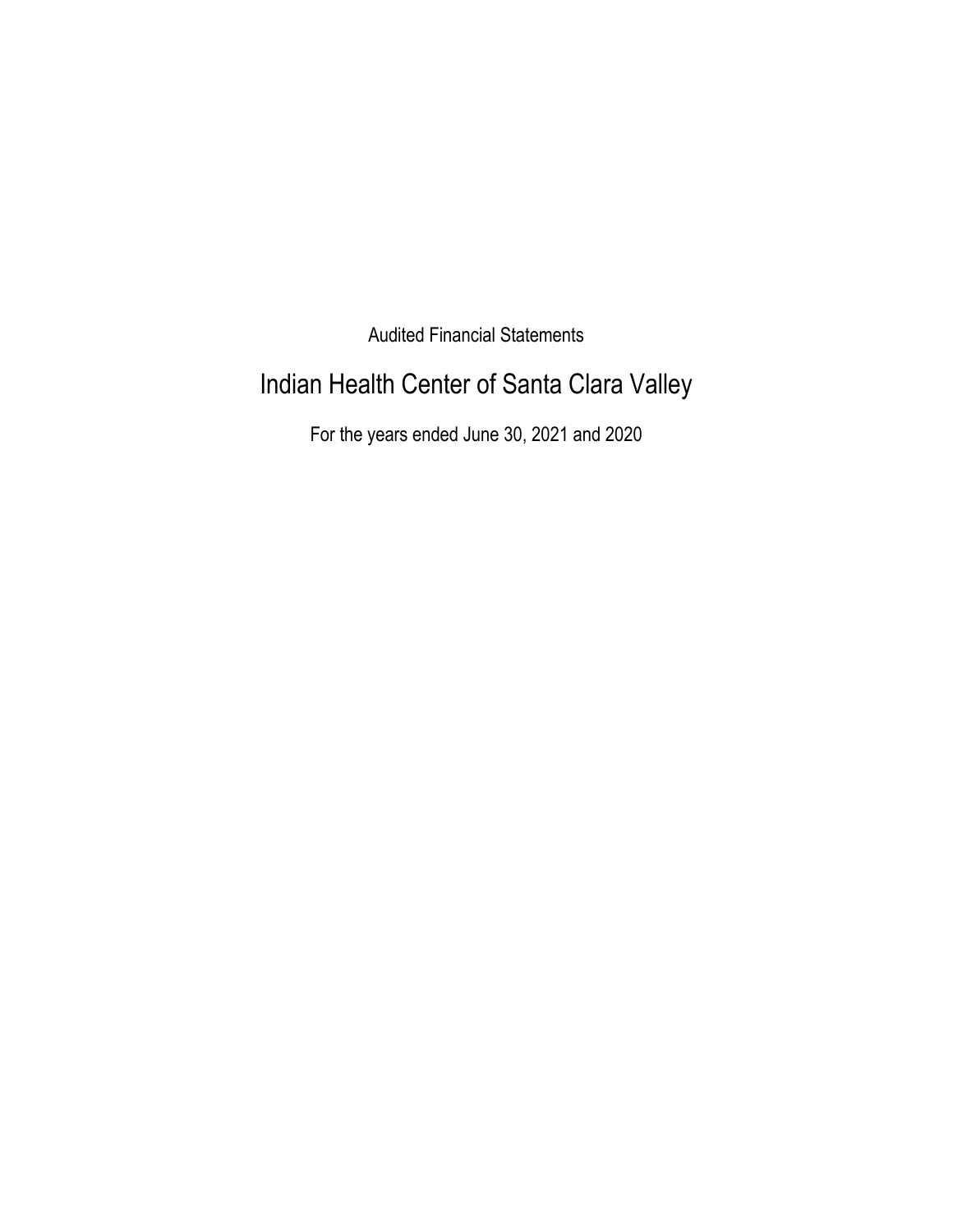# **Indian Health Center of Santa Clara Valley**

# **Table of Contents**

|                                                                                                                                                              | Page |
|--------------------------------------------------------------------------------------------------------------------------------------------------------------|------|
| Independent Auditor's Report                                                                                                                                 | 1    |
| <b>FINANCIAL STATEMENTS</b>                                                                                                                                  |      |
| <b>Balance Sheet</b>                                                                                                                                         | 3    |
| Statement of Operations and Changes in Net Assets                                                                                                            | 4    |
| <b>Statement of Cash Flows</b>                                                                                                                               | 5    |
| Notes to the Financial Statements                                                                                                                            | 6    |
| <b>SINGLE AUDIT</b>                                                                                                                                          |      |
| Schedule of Expenditures of Federal Awards                                                                                                                   | 22   |
| Notes to the Schedule of Expenditures of Federal Awards                                                                                                      | 23   |
| Independent Auditor's Report on Internal Control Over Financial Reporting<br>and on Compliance and Other Matters Based on an Audit of Financial              |      |
| Statements Performed in Accordance with Government Auditing Standards                                                                                        | 24   |
| Independent Auditor's Report on Compliance for each Major Federal Program and<br>Report on Internal Control Over Compliance Required by the Uniform Guidance | 26   |
| Schedule of Findings and Questioned Costs                                                                                                                    | 28   |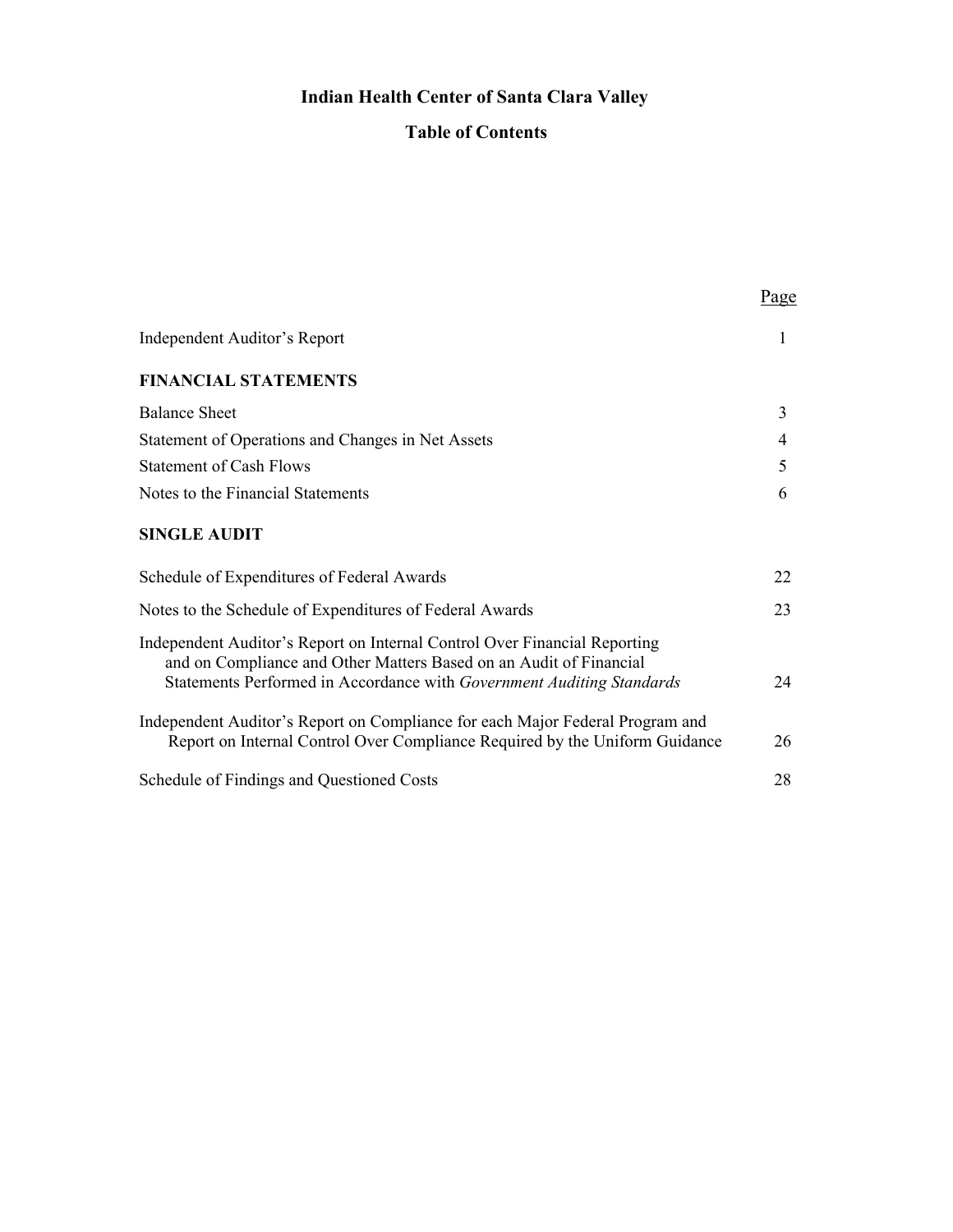

### Independent Auditor's Report

Board of Directors Indian Health Center of Santa Clara Valley San Jose, California

#### **Report on the Financial Statements**

We have audited the accompanying financial statements of Indian Health Center of Santa Clara Valley ("IHCSCV"), which comprise the balance sheets as of June 30, 2021 and 2020 and the related statements of operations and changes in net assets, and cash flows for the year then ended, and the related notes to the financial statements.

#### *Management's Responsibility for the Financial Statements*

Management is responsible for the preparation and fair presentation of these financial statements in accordance with accounting principles generally accepted in the United States of America; this includes the design, implementation and maintenance of internal control relevant to the preparation and fair presentation of financial statements that are free from material misstatement, whether due to fraud or error.

#### *Auditor's Responsibility*

Our responsibility is to express an opinion on these financial statements based on our audits. We conducted our audits in accordance with auditing standards generally accepted in the United States of America and the standards applicable to financial audits contained in *Government Auditing Standards*, issued by the Comptroller General of the United States. Those standards require that we plan and perform the audit to obtain reasonable assurance about whether the financial statements are free of material misstatement.

An audit involves performing procedures to obtain audit evidence about the amounts and disclosures in the financial statements. The procedures selected depend on the auditor's judgment, including the assessment of the risks of material misstatement of the financial statements, whether due to fraud or error. In making those risk assessments, the auditor considers internal control relevant to the entity's preparation and fair presentation of the financial statements in order to design audit procedures that are appropriate in the circumstances, but not for the purpose of expressing an opinion on the effectiveness of the entity's internal control. Accordingly, we express no such opinion. An audit also includes evaluating the appropriateness of accounting policies used and the reasonableness of significant accounting estimates made by management, as well as evaluating the overall presentation of the financial statements.

We believe that the audit evidence we have obtained is sufficient and appropriate to provide a basis for our audit opinion.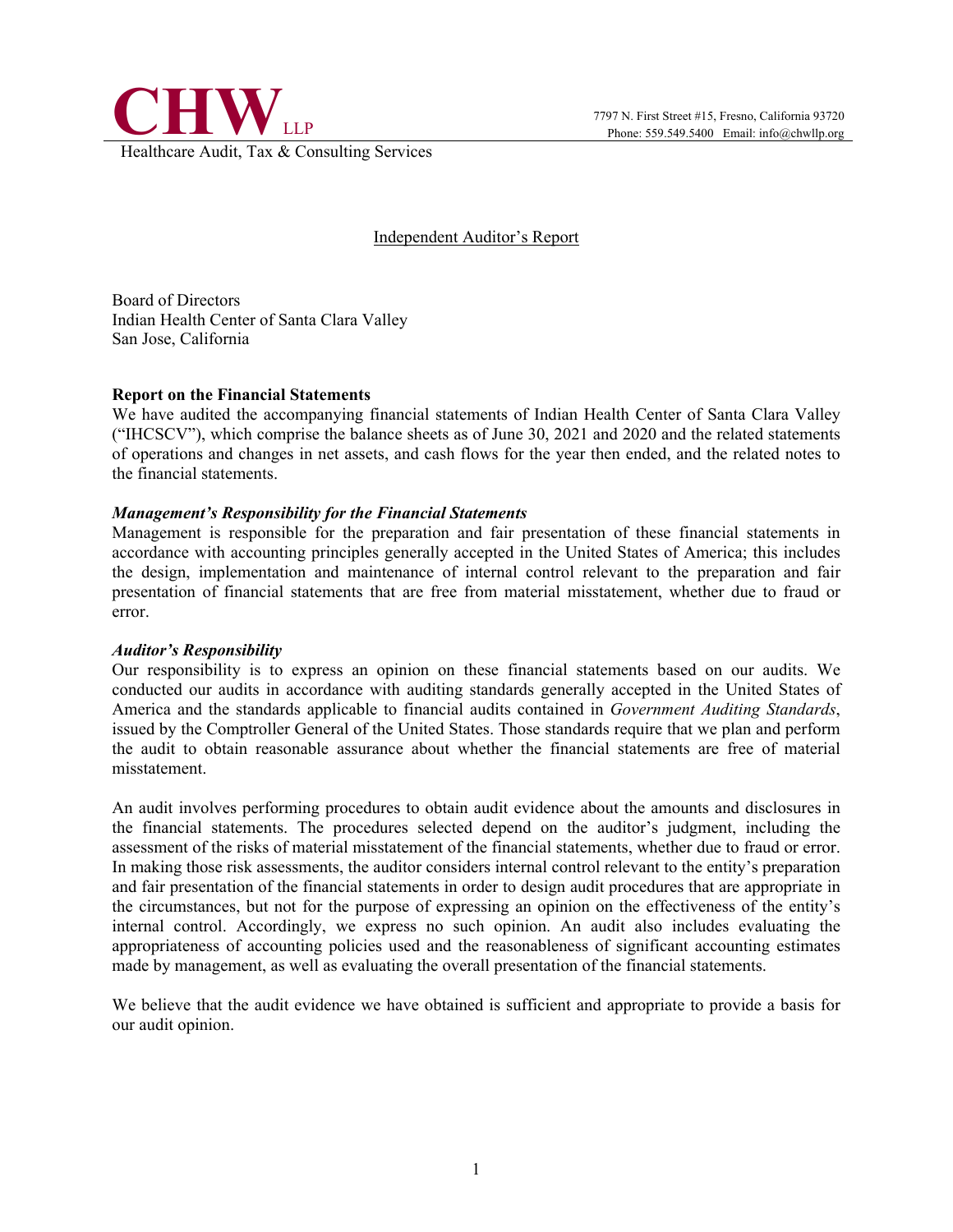#### *Opinion*

In our opinion, the financial statements referred to above present fairly, in all material respects, the financial position of Indian Health Center of Santa Clara Valley as of June 30, 2021 and 2020 and the results of its operations and its cash flows for the year then ended in accordance with accounting principles generally accepted in the United States of America.

#### *Emphasis of Matter*

As discussed in Note 1, IHCSCV adopted Accounting Standards Update ("ASU") ASU 2014-09, *Revenue from Contracts with Customers (Topic 606)*, for the year ended June 30, 2021. Our opinion is not modified with respect to this matter.

#### *Other Matters*

#### *Supplementary Information*

Our audit was conducted for the purpose of forming an opinion on the financial statements as a whole. The accompanying schedule of expenditures of federal awards, as required by *Title 2 U.S. Code of Federal Regulations (CFR) Part 200*, Uniform Administrative Requirements, Cost Principles, and Audit Requirements for Federal Awards is presented for purposes of additional analysis and is not a required part of the financial statements. Such information is the responsibility of management and was derived from and relates directly to the underlying accounting and other records used to prepare the financial statements. The information has been subjected to the auditing procedures applied in the audit of the financial statements and certain additional procedures, including comparing and reconciling such information directly to the underlying accounting and other records used to prepare the financial statements or to the financial statements themselves, and other additional procedures in accordance with auditing standards generally accepted in the United States of America. In our opinion, the information is fairly stated, in all material respects, in relation to the financial statements as a whole.

#### **Other Reporting Required by** *Government Auditing Standards*

In accordance with *Government Auditing Standards*, we have also issued our report dated February 23, 2022 on our consideration of IHCSCV's internal control over financial reporting and on our tests of its compliance with certain provisions of laws, regulations, contracts, and grant agreements and other matters. The purpose of that report is to describe the scope of our testing of internal control over financial reporting and compliance and the results of that testing, and not to provide an opinion on internal control over financial reporting or on compliance. That report is an integral part of an audit performed in accordance with *Government Auditing Standards* in considering IHCSCV's internal control over financial reporting and compliance.

*CHW, LLP*

Fresno, California February 23, 2022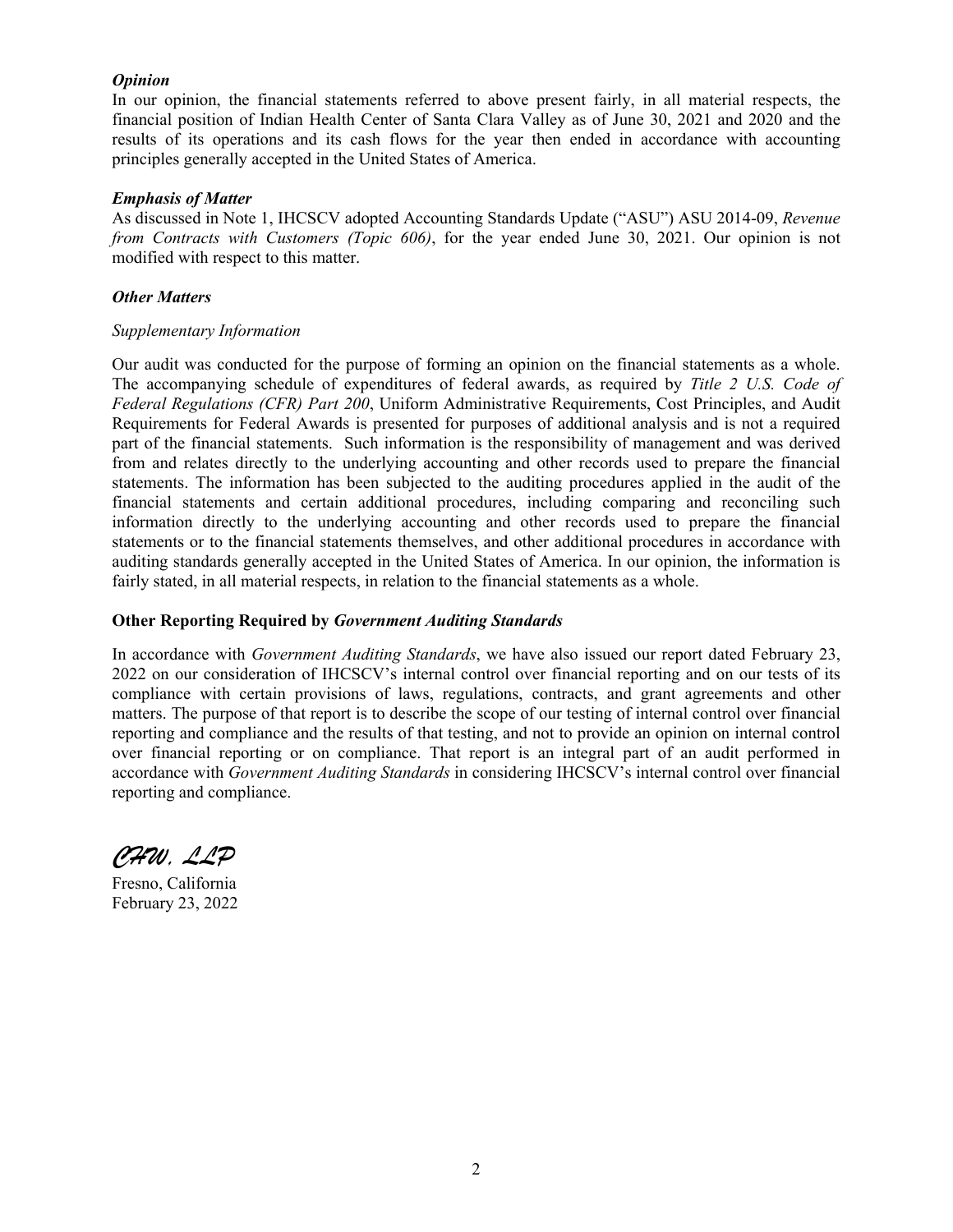# **Indian Health Center of Santa Clara Valley Balance Sheets June 30, 2021 and 2020**

|                                             | 2021                       | 2020                       |
|---------------------------------------------|----------------------------|----------------------------|
| <b>Assets</b>                               |                            |                            |
| Current assets:                             |                            |                            |
| Cash and cash equivalents                   | 15,005,457<br>S            | $\mathbb{S}$<br>16,868,538 |
| Investments                                 | 933,327                    | 1,688,243                  |
| Patient accounts receivable, net            | 3,732,454                  | 2,686,452                  |
| Grants and contributions receivable, net    | 4,176,283                  | 1,898,281                  |
| Other receivables                           | 490,643                    | 456,257                    |
| Estimated third-party payor settlements     | 506,281                    | 1,567,626                  |
| Deposits and prepaid expenses               | 462,502                    | 406,313                    |
| Total current assets                        | 25,306,947                 | 25,571,710                 |
| Property and equipment, net                 | 16,278,760                 | 11,987,723                 |
| Total assets                                | 41,585,707<br>$\mathbb{S}$ | \$<br>37,559,433           |
| <b>Liabilities and Net Assets</b>           |                            |                            |
| Current liabilities:                        |                            |                            |
| Accounts payable and other accrued expenses | 832,897                    | 614,636                    |
| Accrued payroll and related liabilities     | 2,347,970                  | 1,912,176                  |
| Deferred revenue                            | 1,040,734                  | 3,485,653                  |
| Estimated third-party payor settlement      | 5,721,607                  | 5,612,622                  |
| Other current liabilities                   | 45,793                     | 31,400                     |
| Long-term debt, current portion             | 133,130                    | 59,812                     |
| Total current liabilities                   | 10,122,131                 | 11,716,299                 |
| Long-term debt, net of current portion      | 4,316,744                  | 1,669,252                  |
| <b>Total liabilities</b>                    | 14,438,875                 | 13,385,551                 |
| Net Assets:                                 |                            |                            |
| Net assets without donor restrictions       | 26,966,009                 | 24,084,992                 |
| Net assets with donor restrictions          | 180,823                    | 88,890                     |
| Total net assets                            | 27,146,832                 | 24,173,882                 |
| Total liabilities and net assets            | \$<br>41,585,707           | \$<br>37,559,433           |

See accompanying Notes to the Financial Statements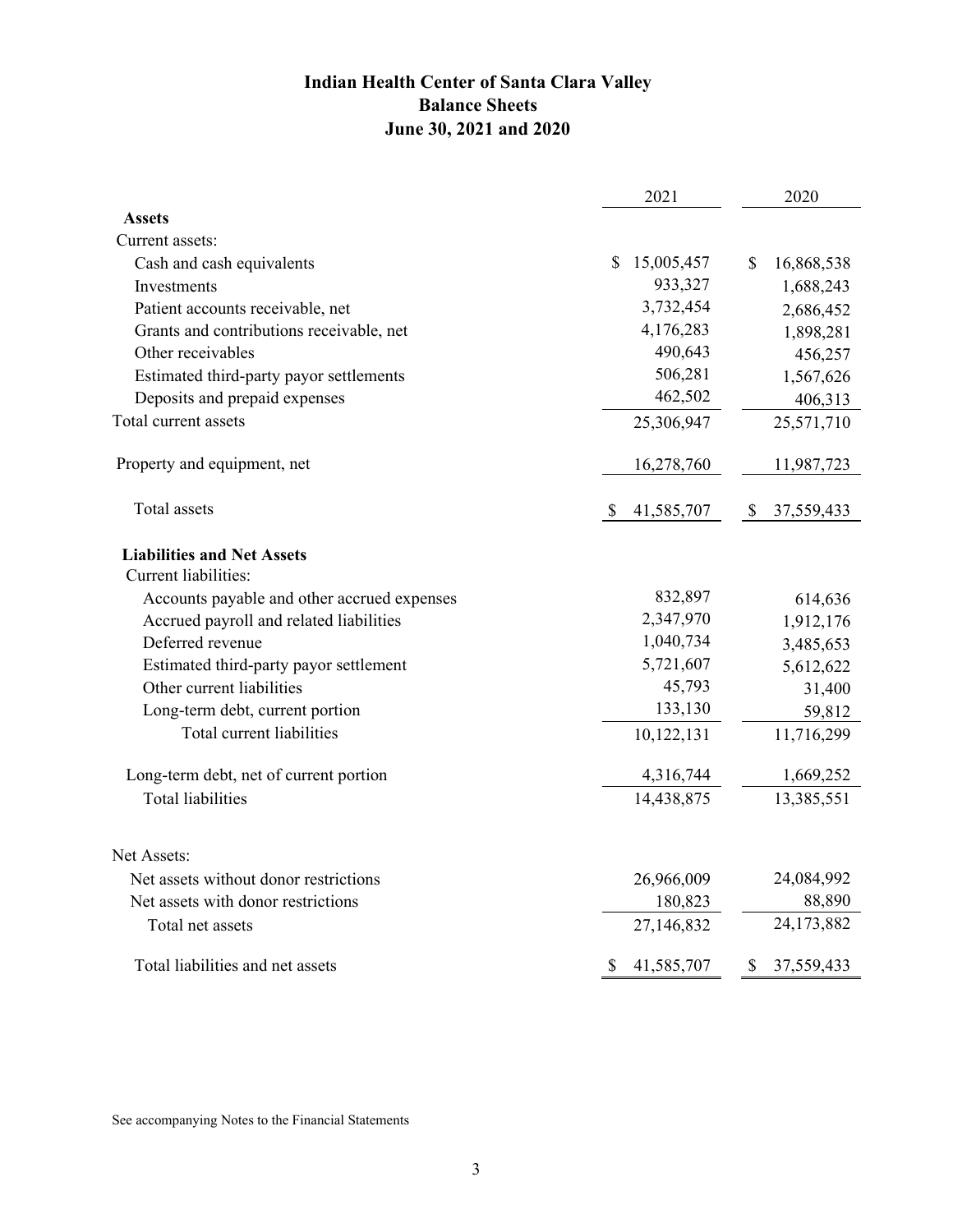# **Indian Health Center of Santa Clara Valley Statement of Operations and Changes in Net Assets For the years ended June 30, 2021 and 2020**

|                                                 | 2021             | 2020             |
|-------------------------------------------------|------------------|------------------|
| Change in net assets without donor restrictions |                  |                  |
| Revenues and support:                           |                  |                  |
| Patient service revenue, net                    | \$<br>15,645,701 | \$<br>18,162,614 |
| Risk pool, quality incentive and other revenues | 1,370,381        | 1,664,014        |
| Capitation revenue                              | 1,674,946        | 1,472,030        |
| Grant revenue                                   | 17,004,498       | 11,148,728       |
| Contributions and other revenue                 | 851,719          | 1,125,697        |
| In-kind contributions                           | 1,131,920        | 1,117,485        |
| Net assets released from donor restrictions     | 175,610          | 121,731          |
| Total revenues, gains, and other support        | 37,854,775       | 34,812,299       |
| Expenses:                                       |                  |                  |
| Salaries and wages                              | 17,697,957       | 16,902,989       |
| Employee benefits                               | 4,329,693        | 3,850,891        |
| Payroll taxes                                   | 1,255,500        | 1,212,806        |
| Total personnel expenses                        | 23,283,150       | 21,966,686       |
| Contracted services                             | 1,960,167        | 1,577,590        |
| Supplies                                        | 2,525,579        | 2,186,084        |
| Rent and leases                                 | 1,238,378        | 1,196,098        |
| Depreciation and amortization                   | 943,650          | 960,082          |
| Occupancy                                       | 1,333,352        | 824,642          |
| Professional services                           | 870,075          | 689,010          |
| Dues and subscriptions                          | 666,089          | 504,009          |
| Communications                                  | 340,535          | 306,167          |
| Insurance                                       | 166,741          | 148,608          |
| Interest                                        | 103,282          | 69,658           |
| Other operating expenses                        | 1,542,760        | 1,443,382        |
| Total expenses                                  | 34,973,758       | 31,872,016       |
| Excess of revenues over expenses                | 2,881,017        | 2,940,283        |
| Change in net assets with donor restrictions    |                  |                  |
| Contributions                                   | 267,543          | 129,375          |
| Net assets released from donor restriction      | (175, 610)       | (121, 731)       |
| Change in net assets with donor restriction     | 91,933           | 7,644            |
| Change in net assets                            | 2,972,950        | 2,947,927        |
| <b>Net Assets</b>                               |                  |                  |
| Beginning of year                               | 24,173,882       | 21,225,955       |
| End of year                                     | \$<br>27,146,832 | \$<br>24,173,882 |

See accompanying Notes to the Financial Statements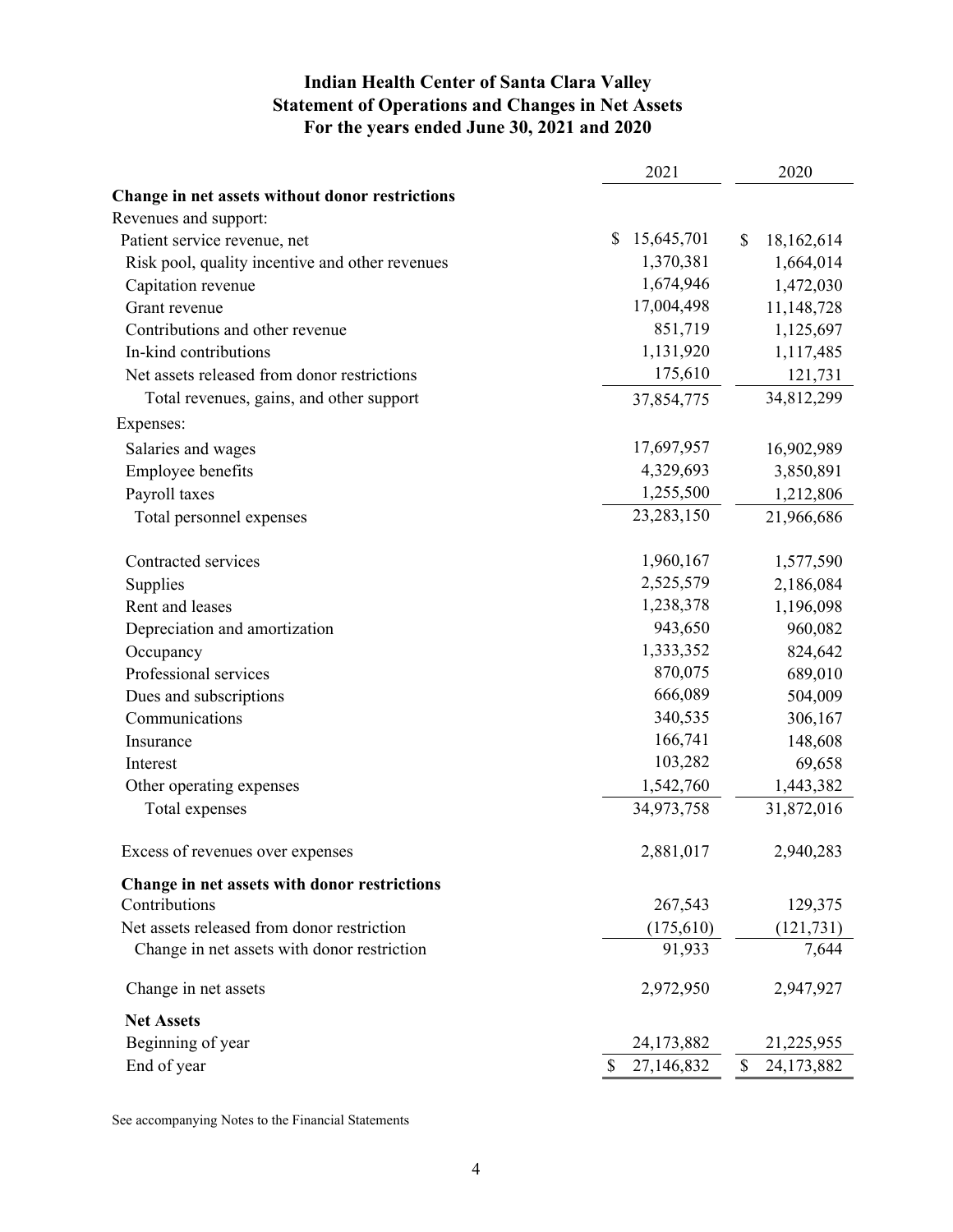# **Indian Health Center of Santa Clara Valley Statements of Cash Flows For the years ended June 30, 2021 and 2020**

|                                                         | 2021             |                           | 2020        |
|---------------------------------------------------------|------------------|---------------------------|-------------|
| Cash flows from operating activities:                   |                  |                           |             |
| Change in net assets                                    | \$<br>2,972,950  | \$                        | 2,947,927   |
| Adjustments to reconcile increase in net assets         |                  |                           |             |
| to net cash (used in) provided by operating activities: |                  |                           |             |
| Depreciation and amortization                           | 943,650          |                           | 960,082     |
| Changes in operating assets and liabilities:            |                  |                           |             |
| Patient accounts receivable                             | (1,046,002)      |                           | 309,426     |
| Grants, contracts, and other receivables                | (2,278,002)      |                           | 413,801     |
| Other receivables                                       | (34, 386)        |                           | 1,633       |
| Deposits and prepaid expenses                           | (56, 189)        |                           | 16,886      |
| Accounts payable and other accrued expenses             | 218,261          |                           | (59,670)    |
| Accrued payroll and related liabilities                 | 435,794          |                           | 145,969     |
| Deferred revenue                                        | (2,444,919)      |                           | 3,454,406   |
| Estimated third-party payor settlement                  | 1,170,330        |                           | 1,789,477   |
| Other current liabilities                               | 14,393           |                           | (159,082)   |
| Net cash provided by operating activities               | (104, 120)       |                           | 9,820,855   |
| Cash flows from investing activities:                   |                  |                           |             |
| Purchase of investments                                 |                  |                           | (1,519,552) |
| Sale/maturities of investments                          | 754,916          |                           |             |
| Purchases of property and equipment                     | (5,234,687)      |                           | (678, 391)  |
| Net cash used in investing activities                   | (4, 479, 771)    |                           | (2,197,943) |
| Cash flows from financing activities:                   |                  |                           |             |
| Proceeds from new debt                                  | 2,800,000        |                           |             |
| Principal payments on debt borrowings                   | (79, 190)        |                           | (29, 524)   |
| Net cash provided by (used in) financing activities     | 2,720,810        |                           | (29, 524)   |
| Net increase in cash and cash equivalents               | (1,863,081)      |                           | 7,593,388   |
| Cash and cash equivalents at beginning of year          | 16,868,538       |                           | 9,275,150   |
| Cash and cash equivalents at end of year                | \$<br>15,005,457 | $\boldsymbol{\mathsf{S}}$ | 16,868,538  |
| Supplemental disclosure of cash flow information:       |                  |                           |             |
| Cash paid during the year for interest                  | \$<br>103,282    | \$                        | 69,658      |

See accompanying Notes to the Financial Statements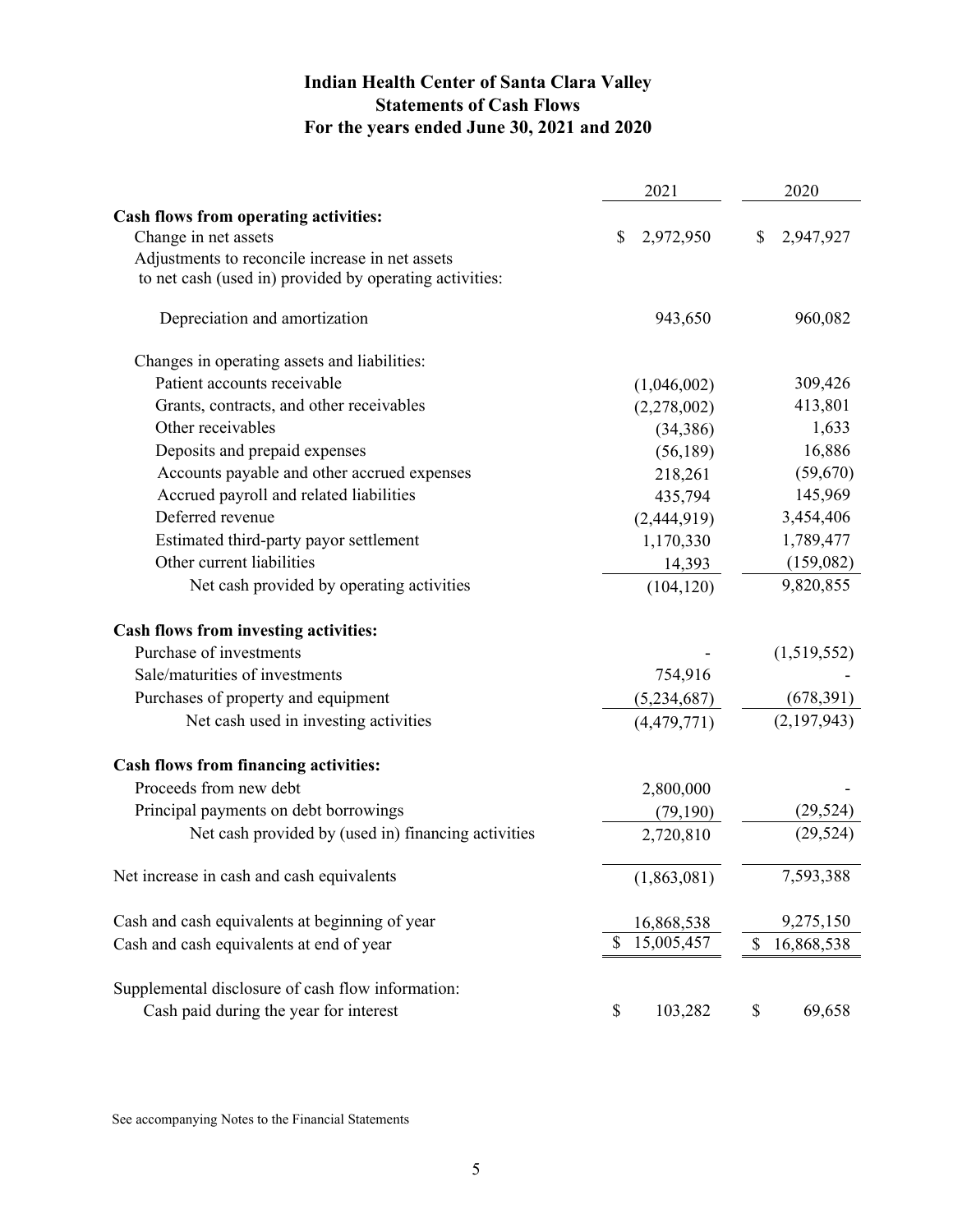### **Note 1: Nature of Operations**

Indian Health Center of Santa Clara Valley ("IHCSCV") is a California nonprofit community based organization that helps ensure the survival of American Indian Families and the local community by providing quality health care and wellness services by supporting the healing process, by encouraging, educating, and empowering its clients in seeking and maintaining wellness and enhancing their quality of life, and by facilitating the equity and accessibility of comprehensive health care for the American Indian community. The services IHCSCV provides include medical, dental, counseling, community health services, and women, infant, and children (WIC) nutrition programs. The majority of IHCSCV's funding is from Federal, California and County of Santa Clara grants and programs. IHCSCV provides the following comprehensive, culturally competent services:

- Medical Services: A full range of primary health services for low-income children, families, and adults including general medical care, immunization, comprehensive prenatal and postnatal care, cancer prevention and screening, chronic disease management, and geriatric health services.
- Dental Services: A full range of restorative, preventive, and general dentistry services.
- Nutrition Services WIC (Woman-Infant-Children): Food vouchers, nutrition counseling, and breastfeeding support for low-income women and their children.
- Counseling Services: Individual and group mental health counseling, psychiatric care, a state certified outpatient substance abuse program, and traditional American Indian ceremonies and gatherings.
- Community Wellness Services: Health education, an award-winning and evidence-based diabetes prevention program, fitness in a state-of-the-art facility, nutrition counseling, case management, community outreach, and integrated wellness and medical services.

### **Note 2: Summary of Significant Accounting Policies**

#### *Basis of Accounting:*

IHCSCV prepares its financial statements on the accrual basis of accounting recognizing revenues when earned and expenses when incurred.

#### *Use of Estimates:*

The preparation of financial statements in conformity with generally accepted accounting principles require the use of management estimates and assumptions that affect certain reported amounts of assets and disclosures of contingent assets and liabilities at the date of the financial statements and the reported amounts of revenues, support and expenses during the accounting period. Actual results could differ from those estimates and disclosures in these financial statements. The most significant estimates relate to estimated third-party payor settlements, depreciation and amortization, and allowance for doubtful accounts on patient accounts receivable and grants and contributions receivable.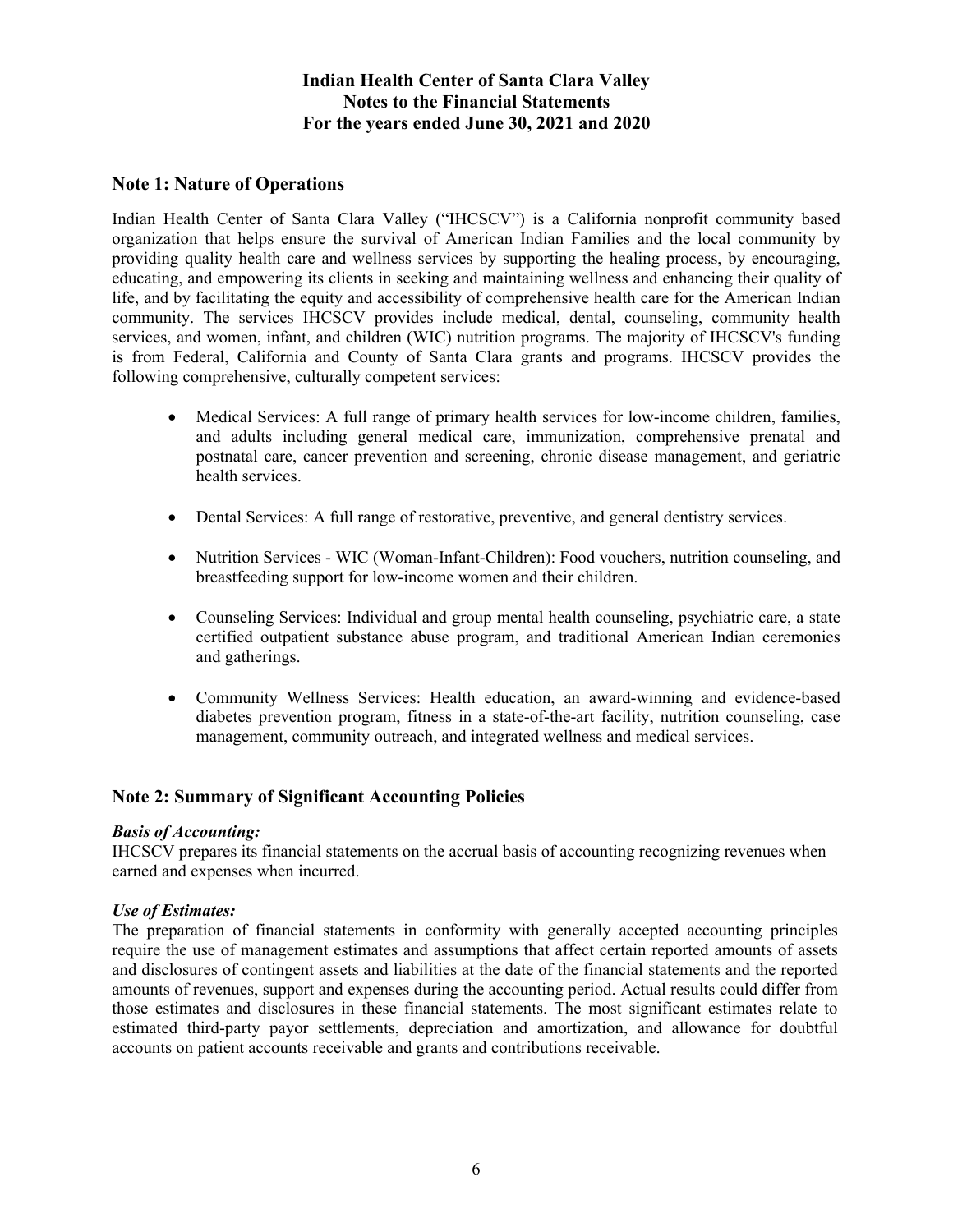### **Note 2: Summary of Significant Accounting Policies (Continued)**

#### *Financial Statement Presentation:*

The accompanying financial statements are presented on the basis of net assets without donor restrictions and net assets with donor restrictions. Accordingly, net assets of IHCSCV and changes therein are classified and reported as follows:

Net assets without donor restrictions: Net assets that are currently available for use and are not subject to donor-imposed stipulations.

Net assets with donor restrictions: Net assets subject to donor-imposed stipulations that may or will be met, either by actions of IHCSCV and/or the passage of time. When a restriction expires, net assets with donor restrictions are reclassified to net assets without donor restrictions and reported in the statement of operations as net assets released from donor restrictions. Donor-restricted contributions whose restrictions expire during the same fiscal year are recognized as revenue without donor restrictions.

#### *Cash and Cash Equivalents:*

IHCSCV considers all highly liquid instruments, other than those limited as to use, with original maturities of three months or less to be cash equivalents. Of the cash balance as of June 30, 2021, \$1,500,000 was covered by federal depository insurance and \$13,505,457 was uninsured.

#### *Investments:*

Investments consist of certificate of deposits with maturities of more than three months at the date of acquisition.

#### *Patient Accounts Receivable:*

Accounts receivable are recorded at amounts that reflect the consideration to which IHCSCV expects to be entitled in exchange for providing patient care. In evaluating the collectability of patient accounts receivable, IHCSCV regularly analyzes its history and identifies and reviews trends for each of its major payor sources of revenue to estimate appropriate and sufficient implicit and explicit price concessions reflected in patient accounts receivable.

For receivables associated with services provided to patients who have third-party coverage, IHCSCV analyzes contractually due amounts and provides additional implicit and explicit price concessions, if necessary, based upon historical collection history for deductibles and copayments on accounts for which the third-party payer had not yet paid, or for remaining payer balances.

For receivables associated with self-pay patients, which include both patients without insurance and patients with deductible and copayment balances due for which third-party coverage exists for part of the bill, IHCSCV records a significant implicit price concession in the period of service on the basis of its past experience, which indicates that many patients are unable or unwilling to pay the portion of their bill for which they are financially responsible. The difference between the standard rates (or the discounted rates if negotiated or provided by policy) and the amounts actually collected after all reasonable collection efforts have been exhausted is reflected as a reduction in patient accounts receivable.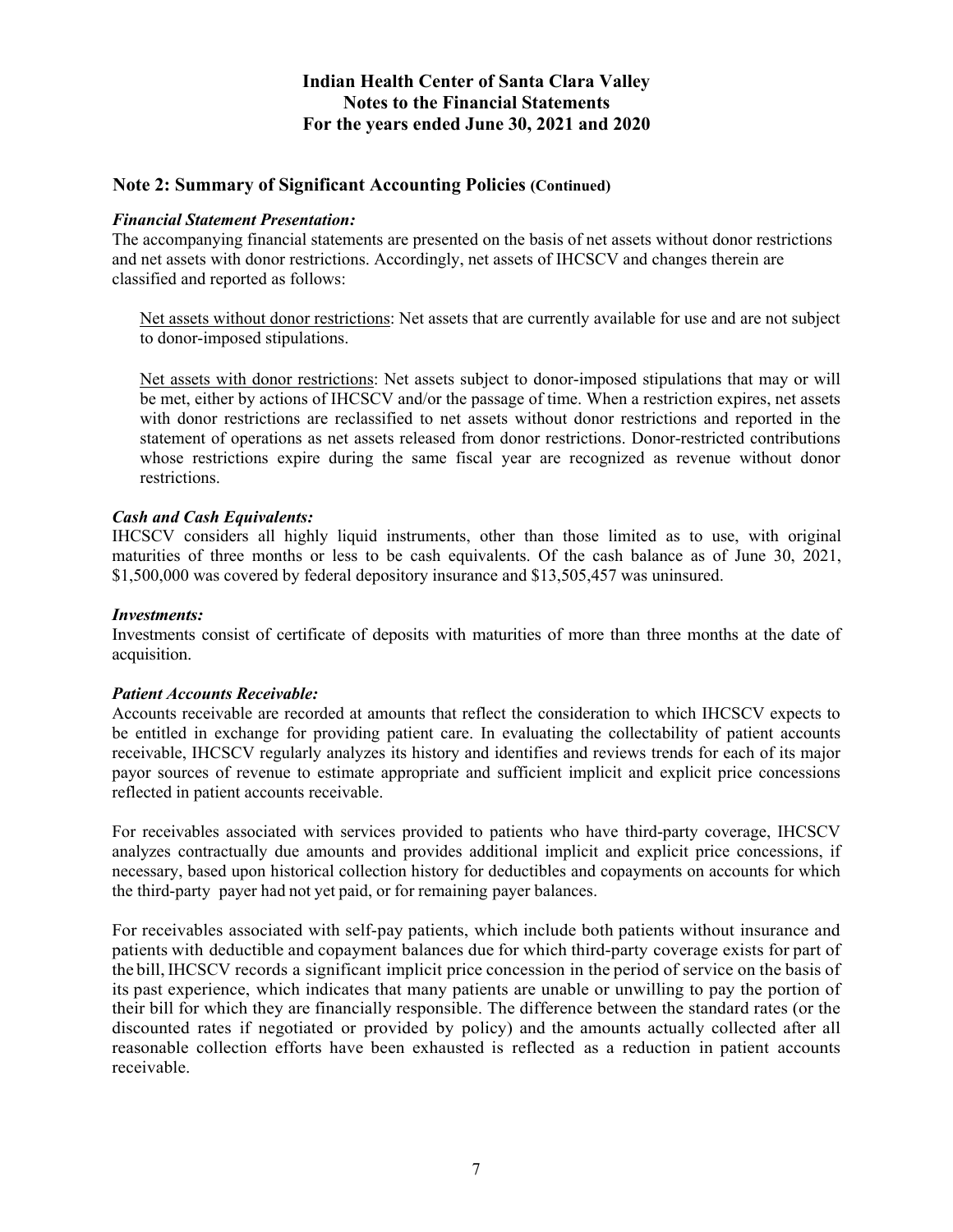### **Note 2: Summary of Significant Accounting Policies (Continued)**

#### *Property and Equipment:*

Property and equipment are stated at cost at the date of acquisition less accumulated depreciation and amortization. Depreciation and amortization is computed using the straight-line method over the estimated useful lives of the assets ranging from 3 to 20 years. Leasehold improvements are amortized over the shorter of the term of the lease or useful life of the improvement usually over 7 years. Repairs and maintenance are expensed as incurred while major improvements that extend the useful life of an asset are capitalized.

Upon sale or retirement of property and equipment, the costs and related accumulated depreciation and amortization from the accounts are removed. Any resulting gains and losses are included in the determination of changes in net assets. Items received by donation, gift or bequest are stated at fair value at the date of donation. IHCSCV capitalizes items with costs greater than or equal to \$5,000. Assets purchased with government grants are expended in accordance with government program guidelines.

#### *Revenues and Support:*

Net patient service revenue is reported at the amount that reflects the consideration to which IHCSCV expects to be entitled in exchange for providing patient care. These amounts are due from patients, thirdparty payers (including health insurers and government programs), and others and includes variable consideration for retroactive revenue adjustments due to settlement of audits, reviews, and investigations. Generally, IHCSCV bills the patients and third-party payers several days after the services are performed. Revenue is recognized as performance obligations are satisfied.

IHCSCV provides medical, dental, and mental health services to eligible patients at a discounted rate or for a nominal fee, based on eligibility determined by the patient's household size and income.

IHCSCV has agreements with Santa Clara County to provide a comprehensive range of professional health care and social services. Under the agreements, IHCSCV received monthly capitation payments based on the number of participants, regardless of the services actually performed by IHCSCV. Capitation payments are recognized as capitation revenue during the period in which IHCSCV is obligated to provide services to participants. IHCSCV also receives interim payments from the Medi-Cal program. These payments are reconciled on an annual basis to insure IHCSCV ultimately receives the established Medi-Cal payment rate for all visits under these contracts.

Government grant revenue is funded primarily by Federal, State, and County grants which generally limit the use of such funds to cover the operating expenses directly related to providing primary care services under contracts and grants. IHCSCV recognizes revenues from grants and contracts to the extent of expenditures incurred but not exceeding the actual grant and contract awards. These grants are recognized as revenues over the periods specified in the related grant award agreements or as earned.

Contributions that have been received for a specified purpose but have not yet been spent are classified as net assets with restrictions. When the services are rendered, net assets with restrictions are reclassified to net assets without restrictions and reported in the statement of activities as net assets released from restriction. In-kind contributions are recognized as revenues at the amount that IHCSCV would have to pay for similar items, which approximates its fair value. For the years ended June 30, 2021 and 2020, IHCSCV received in-kind donations in the form of vaccines amounting to \$1,119,341 and \$1,117,485 from the State of California which is reported as in-kind contributions in the statement of activities.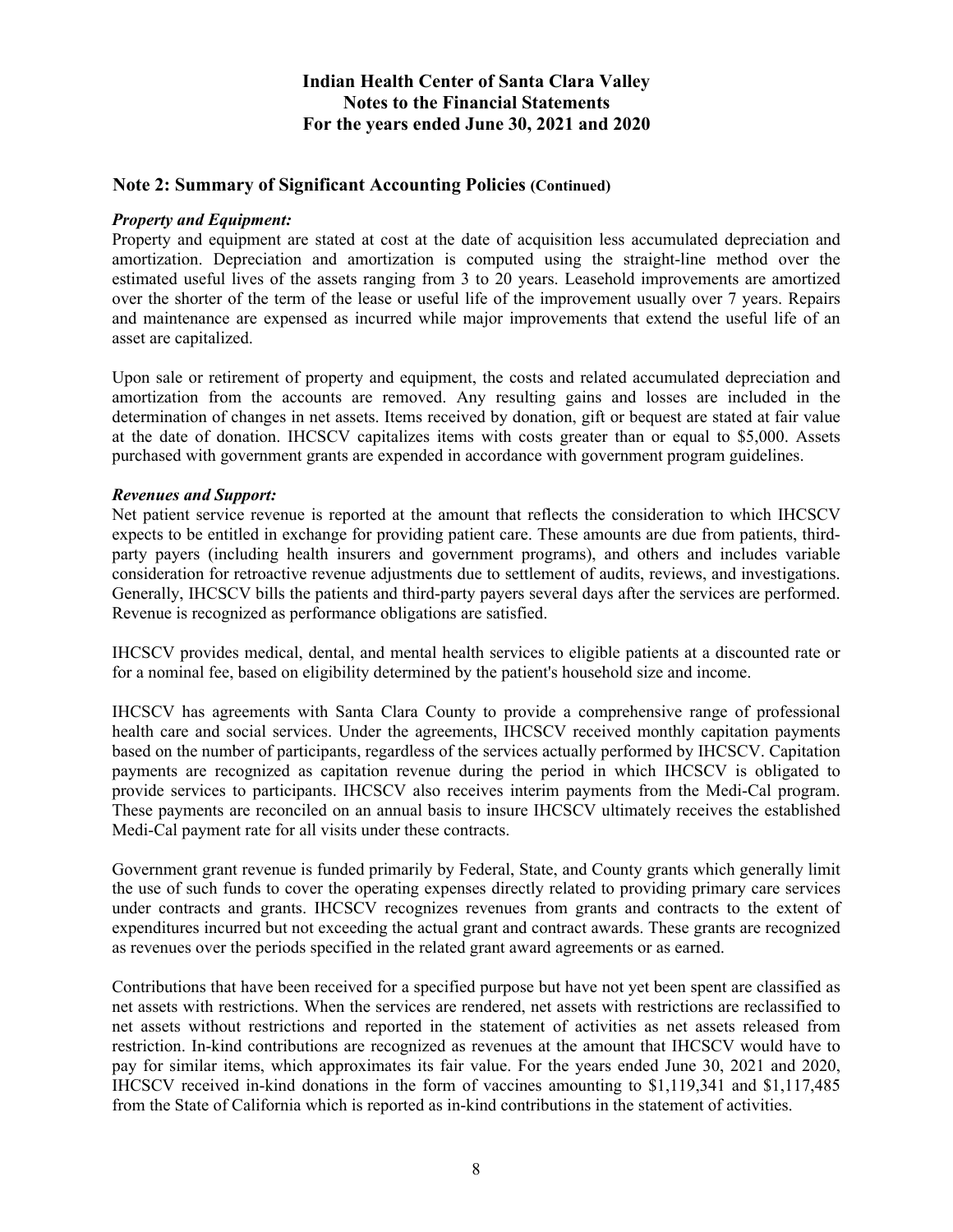### **Note 2: Summary of Significant Accounting Policies (Continued)**

IHCSCV received contributed services from unpaid volunteers performing a variety of tasks that assist IHCSCV with specific assistance programs and various committee assignments. The value of this contributed time is not reflected in the financial statements since it does not meet the criteria for recognition.

#### *Income Tax Status:*

IHCSCV is exempt from Federal income taxes under Section  $501(c)(3)$  of the Internal Revenue Code and from California franchise taxes under Section 23701(d) of the Revenue and Taxation Code. It is only required to submit annual federal and state information returns and no provision for Federal and State income taxes is required. IHCSCV has adopted the accounting guidance related to uncertain tax positions, and has evaluated its tax positions and believes that all of the positions taken by IHCSCV in its federal and state exempt organization tax returns are more likely than not to be sustained upon examination.

IHCSCV's returns are subject to examination by federal and state taxing authorities generally for three years (federal) and four years (state) after they are filed.

#### *Fair Value Measurements:*

Fair value is defined as the exchange price that would be received for an asset or paid to transfer a liability (an exit price) in the principal or most advantageous market for the asset or liability in an orderly transaction between market participants on the measurement date. IHCSCV determines the fair values of its assets and liabilities based on a fair value hierarchy that includes three levels of inputs that may be used to measure fair value (Level 1, Level 2 and Level 3). This hierarchy prioritizes the inputs to valuation techniques used to measure fair value into three levels:

- Level 1: quoted market prices are available in active market for identical assets or liabilities as of the reporting date. Certificate of deposits held by IHCSCV are considered to be level 1 investments.
- Level 2: pricing inputs are other than quoted prices in active markets, which are either directly or indirectly observable as of the reporting date, and fair value is determined through the use of models or other valuation methodologies.
- Level 3: pricing inputs are unobservable and shall be used to measure fair value to the extent that observable inputs are not available. The inputs into the determination of fair value are based upon the best information available and require significant management judgment or estimation.

In certain cases, the inputs used to measure fair value may fall into different levels of the fair value hierarchy. In such cases, the level within the fair value hierarchy is based on the lowest level of input that is significant to the fair value measurement.

#### *Subsequent Events:*

IHCSCV has evaluated events and transactions that occurred after June 30, 2021, and through February 23, 2022, the date the financial statements were available to be issued.

There were no subsequent events, that would have a material impact on the financial statements of IHCSCV as of June 30, 2021.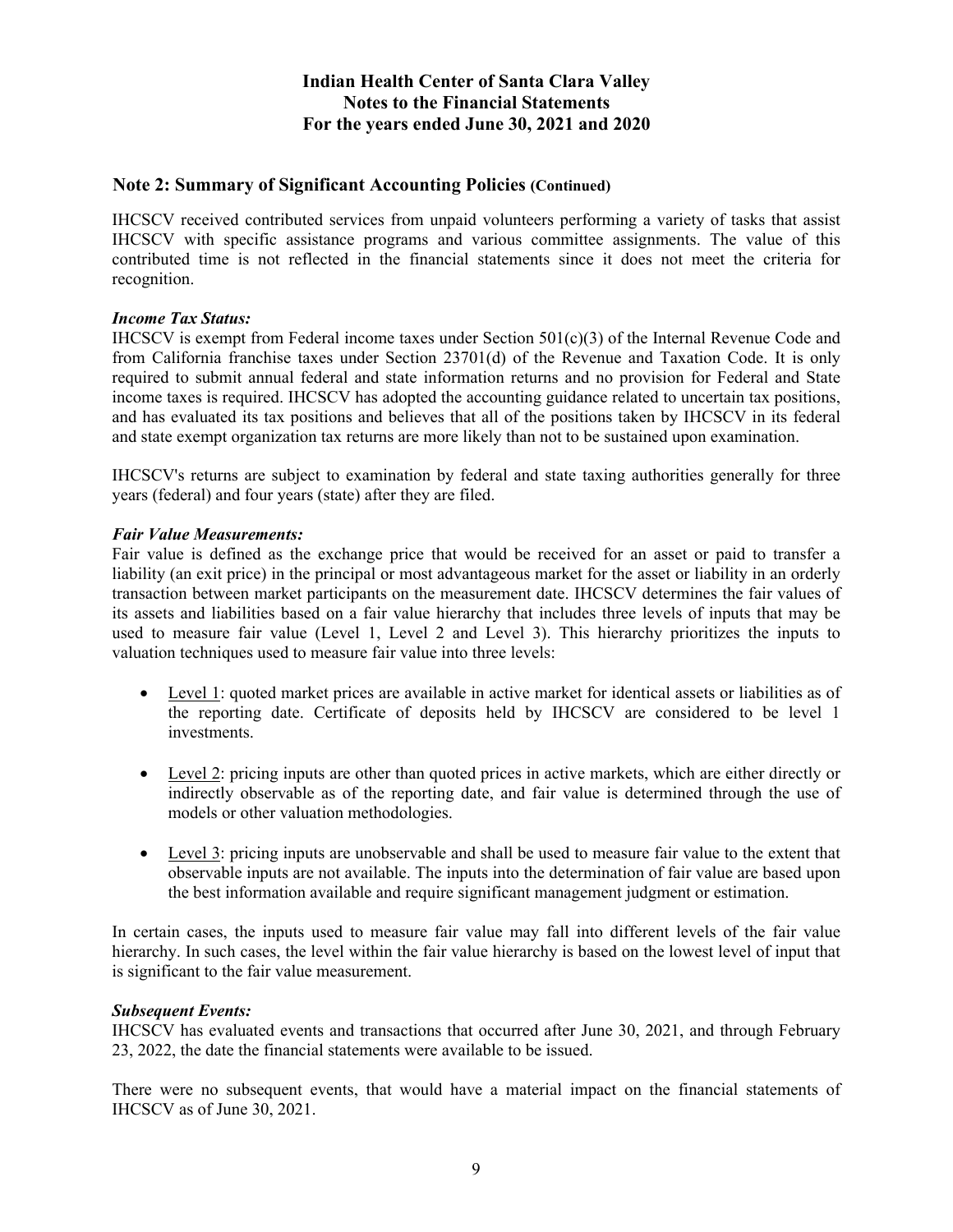### **Note 2: Summary of Significant Accounting Policies (Continued)**

#### *Recently Adopted Accounting Pronouncement:*

In May 2014, the FASB issued Accounting Standards Update "ASU" No. 2014-09, Revenue from Contracts with Customers (Topic 606), which provides that an entity should recognize revenue to depict the transfer of promised goods or services to customers in an amount that reflects the consideration to which the entity expects to be entitled in exchange for those goods or services by identifying the contract(s) with a customer, identifying the performance obligations in the contract, determining the transaction price, allocating the transaction price to the performance obligations in the contract, and recognizing revenue when (or as) the entity satisfied a performance obligation. In August 2015, the FASB issued ASU No. 2015-14, Deferral of the Effective Date, which deferred the effective date of ASU 2014-09 for all entities by one year. In March 2016, the FASB issued ASU No. 2016-08, Principal versus Agent Considerations (Reporting Revenue Gross versus Net), which clarifies the implementation guidance on principal versus agent considerations in ASU 2014-09. In April 2016, the FASB issued ASU No. 2016-10, Identifying Performance Obligations and Licensing, which clarifies the implementation guidance on identifying performance obligations and the licensing implementation guidance in ASU 2014-09, while retaining the related principles for those areas. In May 2016, the FASB issued ASU No. 2016-12, Narrow-Scope Improvements and Practical Expedients, which provides narrow scope improvements and practical expedients to ASU 2014-09.

IHCSCV adopted the provisions of ASU 2014-09, ASU 2015-14, ASU 2016-08, ASU 2016-10, and ASU 2016-12 using the modified retrospective method applied to all contracts existing as of July 1, 2020. Prior to the adoption of ASU 2014-09, a significant portion of the provision and allowance for uncollectible accounts was related to uninsured patients and expected uncollectible deductibles and copayments on accounts which the third- party payor had not yet paid. Under ASU 2014-09, the estimated uncollectible amounts due from these patients are generally considered implicit price concessions that represent a direct reduction to net patient service revenue and a corresponding reduction to patient accounts receivable. The adoption of ASU 2014-09 also implemented additional disclosure requirements.

#### **Note 3: Investments**

Investments include the following at June 30, 2021 and 2020:

|                         | 2021      | 2020        |
|-------------------------|-----------|-------------|
| Certificates of deposit | \$933,327 | \$1,688,243 |

Investment income is primarily comprised of interest income, which amounted to \$9,539 and \$19,778 For the years ended June 30, 2021 and 2020.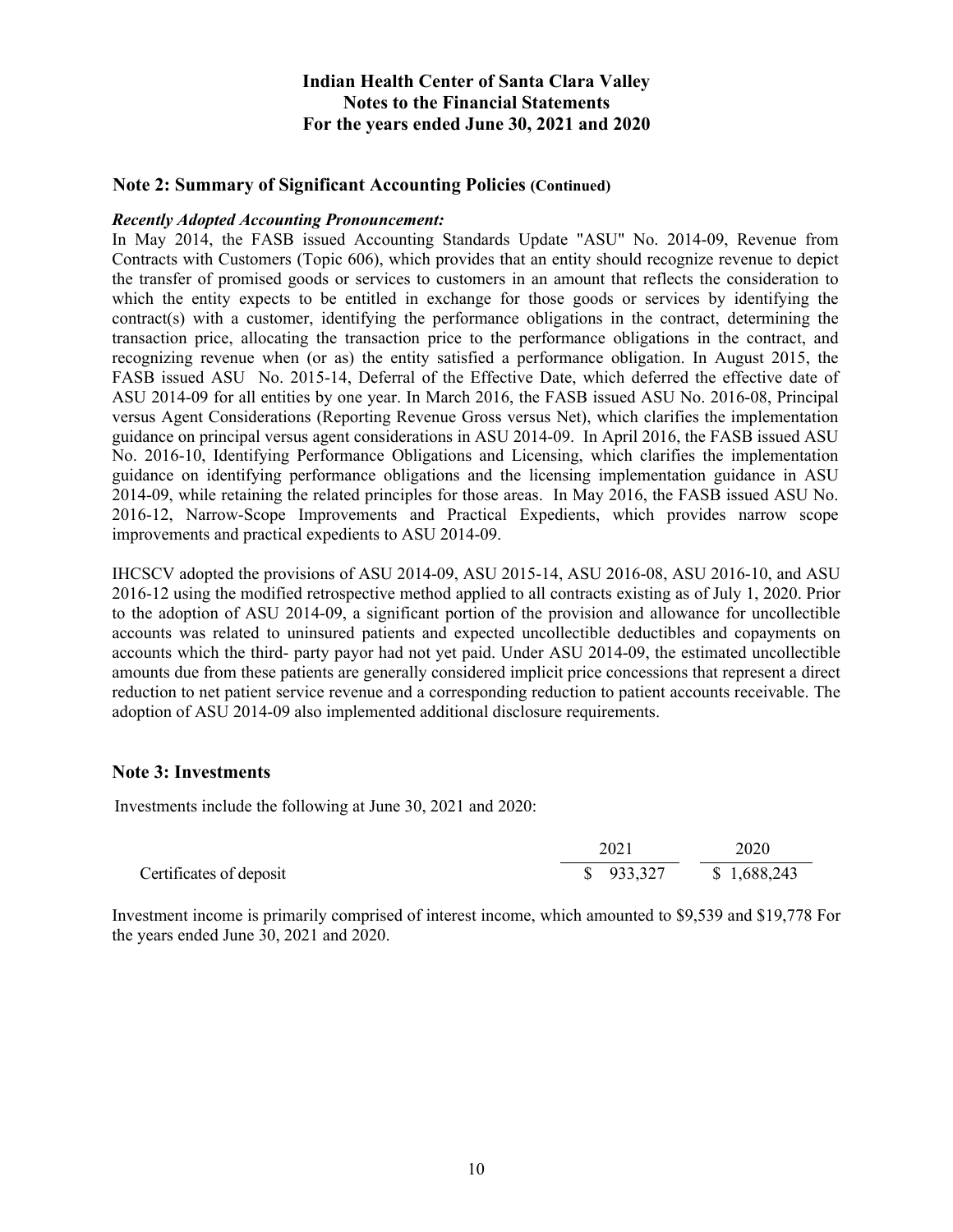### **Note 4: Patient Service Revenue, Net**

Performance obligations are determined based on the nature of the services provided by IHCSCV. Revenue for performance obligations satisfied over time is recognized based on actual charges incurred in relation to total expected (or actual) charges. IHCSCV believes that this method provides a faithful depiction of the transfer of services over the term of the performance obligation based on the inputs needed to satisfy the obligation.

Because all of its performance obligations relate to contracts with a duration of less than one year, IHCSCV has elected to apply the optional exemption provided in FASB ASC Topic 606-10-50-14a and, therefore, is not required to disclose the aggregate amount of the transaction price allocated to performance obligations that are unsatisfied or partially unsatisfied at the end of the reporting period.

IHCSCV determines the transaction price based on standard charges for goods and services provided, reduced by contractual adjustments provided to third-party payors, discounts provided to uninsured patients in accordance with IHCSCV's sliding fee policy, and implicit price concessions provided to uninsured patients. IHCSCV determines its estimates of contractual adjustments and discounts based on contractual agreements, its discount policies, and historical experience. IHCSCV determines its estimate of implicit price concessions based on its historical collection experience with this class of patients.

Effective with the adoption of ASU 2014-09 on July 1, 2020, for changes in credit issues not assessed at the date of service, such as a payor files for bankruptcy or a patient defaults on a payment plan, IHCSCV recognizes these write-offs as bad debt expense, which is presented on the accompanying statements of operations and changes in net assets as a component of other expenses.

IHCSCV is approved as a Federally Qualified Health Center ("FQHC") for both Medicare and Medi-Cal reimbursement purposes. IHCSCV has agreements with third-party payors that provide for payments to IHCSCV at amounts different from its established rates. These payment arrangements include:

*Medicare:* Covered services rendered to Medicare program beneficiaries are paid based on a prospective payment system (PPS). Medicare payment under the FQHC PPS are 80% of the lesser of the health center's actual charge or the applicable PPS rate (patient coinsurance will be 20% of the lesser of the health center's actual charge or the applicable PPS rate). Accordingly, to the extent a health center's charge is below the applicable PPS rate, Medicare FQHC reimbursement can be limited.

*Medi-Cal:* Covered services rendered to Medi-Cal beneficiaries are paid under a Prospective Payment System, using rates established by IHCSCV's "Base Years" - fiscal years ended December 31, 2000 and 1999 cost reports filed under the previous cost-based reimbursement system. These rates are adjusted annually according to changes in the Medicare Economic Index and any approved changes in IHCSCV's scope of service. IHCSCV is required to file a payment reconciliation report with the state. In the opinion of management, any reconciliation settlement of the payment reconciliation will not materially affect the financial statements of IHCSCV.

*Other:* Payments for services rendered to those payors other than Medicare or Medi-Cal are based on established rates or on agreements with certain commercial insurance companies, health maintenance organizations and preferred provider organizations which provide for various discounts from established rates.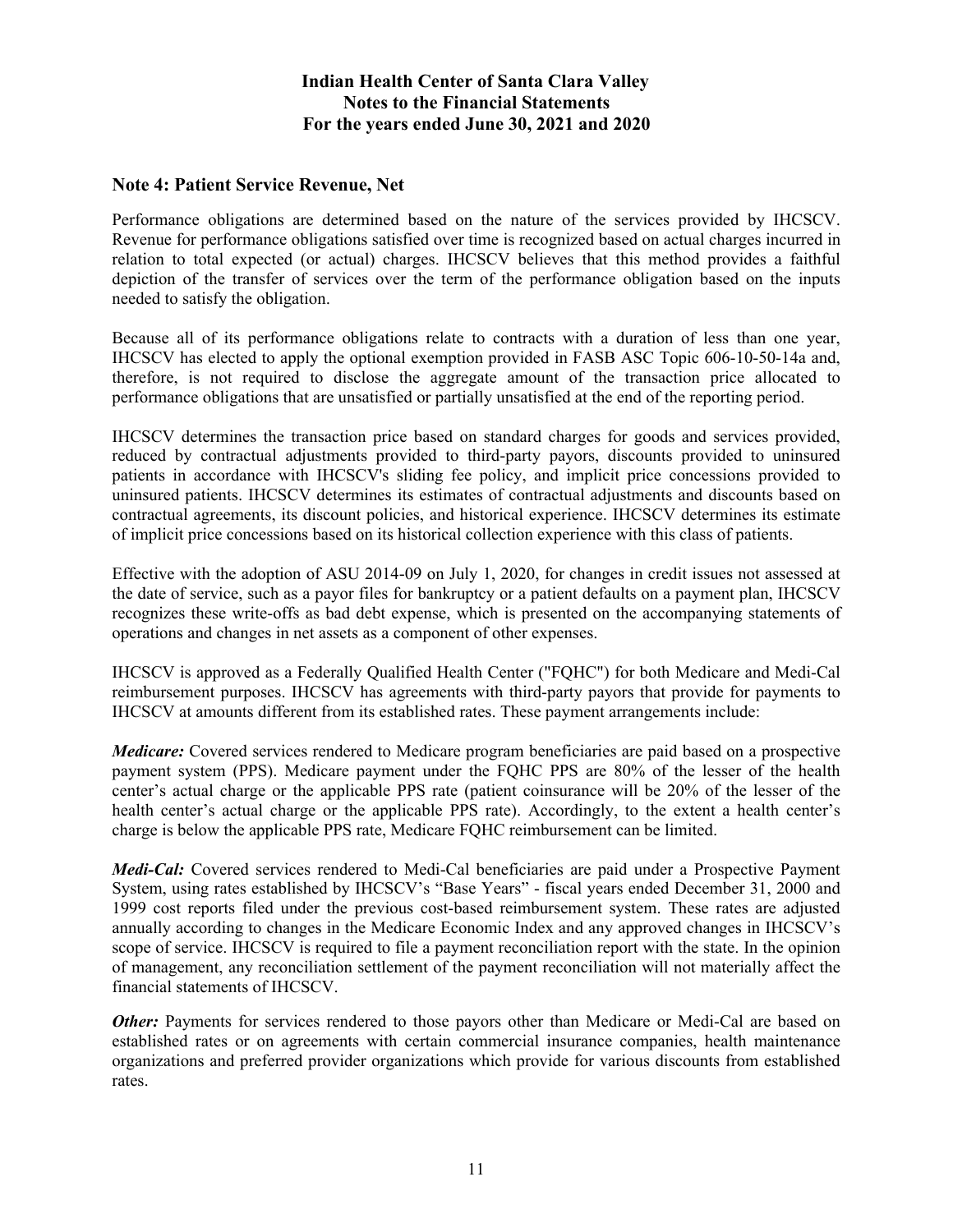### **Note 4: Patient Service Revenue, Net (Continued):**

As of June 30, the following table reflects the net patient service revenue by major payor groups:

|                             | 2021 |            | 2020         |
|-----------------------------|------|------------|--------------|
| Medicare                    |      | 908,708    | 1,177,323    |
| Medi-Cal                    |      | 12,968,201 | 15,236,572   |
| Other third-party payors    |      | 1,528,966  | 1,509,625    |
| Private pay                 |      | 239,826    | 239,094      |
| Net patient service revenue |      | 15,645,701 | \$18,162,614 |

Laws and regulations concerning government programs, including Medicare and Medi-Cal, are complex and subject to varying interpretation. As a result of investigations by governmental agencies, various health care organizations have received requests for information and notices regarding alleged noncompliance with those laws and regulations, which, in some instances, have resulted in organizations entering into significant settlement agreements. Compliance with such laws and regulations may also be subject to future government review and interpretation as well as significant regulatory action, including fines, penalties, and potential exclusion from the related programs. There can be no assurance that regulatory authorities will not challenge IHCSCV's compliance with these laws and regulations, and it is not possible to determine the impact (if any) such claims or penalties would have upon IHCSCV. In addition, the contracts IHCSCV has with commercial payors also provide for retroactive audit and review of claims.

Settlements with third-party payors for retroactive revenue adjustments due to audits, reviews or investigations are considered variable consideration and are included in the determination of the estimated transaction price for providing patient care. These settlements are estimated based on the terms of the payment agreement with the payor, correspondence from the payor and IHCSCV's historical settlement activity, including an assessment to ensure that it is probable that a significant reversal in the amount of cumulative revenue recognized will not occur when the uncertainty associated with the retroactive adjustment is subsequently resolved. Estimated settlements are adjusted in future periods as adjustments become known (that is, new information becomes available), or as years are settled or are no longer subject to such audits, reviews, and investigations.

IHCSCV has recorded an estimated third-party payor receivable of \$506,281 and \$1,567,626 as of June 30, 2021 and 2020, respectively, and estimated third-party payor liabilities of \$5,721,607 and \$5,612,622 as of June 30, 2021 and 2020, respectively. These balances comprise estimated settlements due to PPS Reconciliation Requests. Management periodically evaluates estimated third-party payor settlements based on the current information available and believes the final settlements will not materially affect the financial statements of IHCSCV.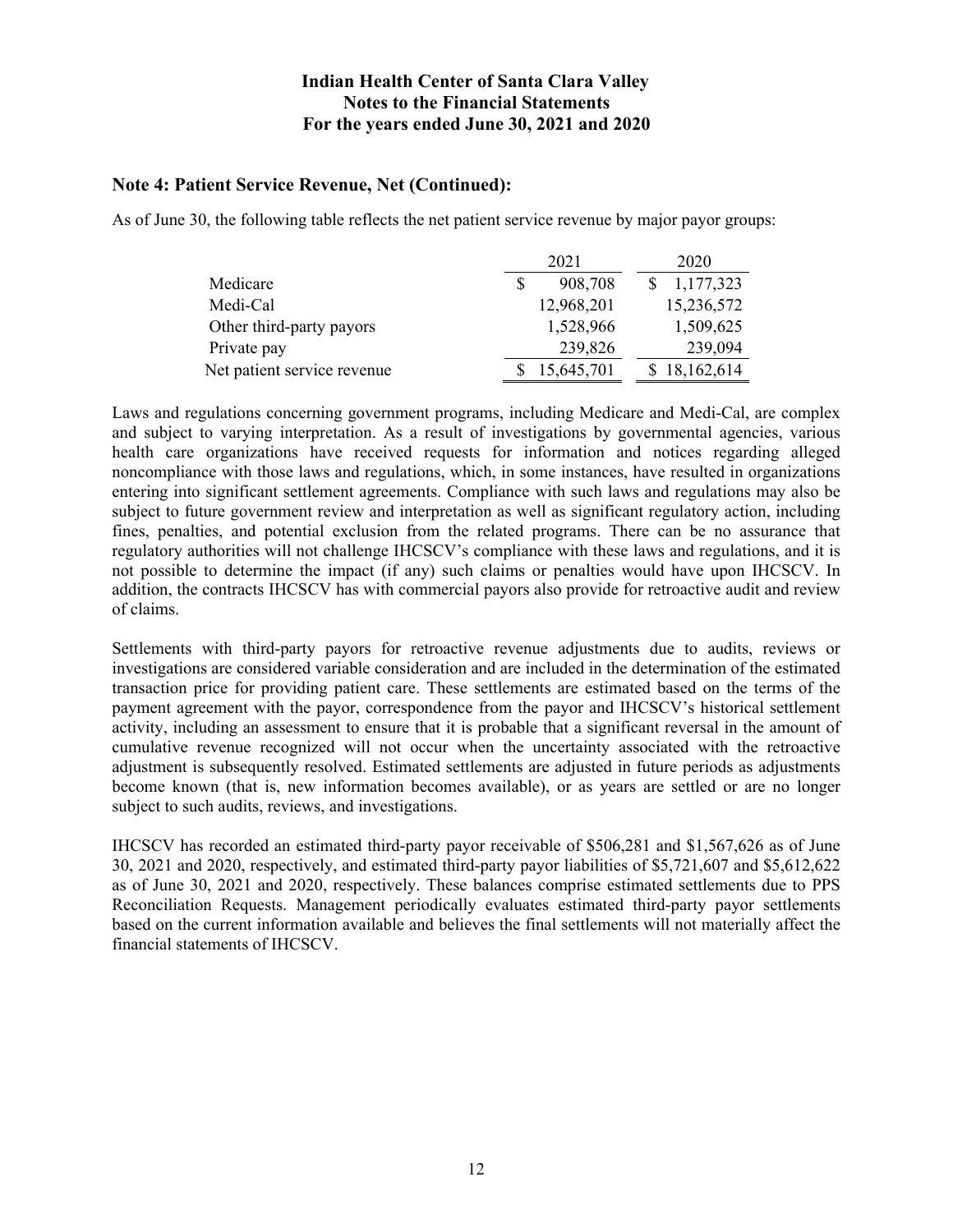### **Note 5: Grants and Contributions Receivable**

Grants and contributions receivable were comprised of the following at June 30, 2021 and 2020:

|                                                | 2021 |           |  | 2020      |  |
|------------------------------------------------|------|-----------|--|-----------|--|
| County of Santa Clara                          |      | 1,794,284 |  | 770,228   |  |
| Federal – Indian Health Services               |      | 644,690   |  | 34,837    |  |
| Federal – HRSA Section 330 Grant               |      | 162,254   |  | 236,622   |  |
| Federal – Women, Infants, and Children Program |      | 404,363   |  | 418,622   |  |
| HRSA-H8F-ARPA                                  |      | 918,954   |  |           |  |
| <b>Others</b>                                  |      | 251,738   |  | 437,972   |  |
| Total                                          |      | 4,176,283 |  | 1,898,281 |  |

### **Note 6: Property and Equipment**

Property and equipment at June 30, 2021 and 2020 was comprised of the following:

|                                    | 2021 |               |   | 2020        |
|------------------------------------|------|---------------|---|-------------|
| Land and land improvements         |      | 6,485,126     | S | 3,985,126   |
| Building and building improvements |      | 6,532,127     |   | 4,985,390   |
| Leasehold improvements             |      | 9,634,698     |   | 9,436,311   |
| Furniture and equipment            |      | 661,003       |   | 417,031     |
| Computer equipment                 |      | 384,310       |   | 213,145     |
| Vehicles                           |      | 685,937       |   | 100,459     |
| Construction in progress           |      | 148,277       |   | 159,329     |
| Subtotal                           |      | 24,531,478    |   | 19,296,791  |
| Accumulated depreciation           |      | (8, 252, 718) |   | (7,309,068) |
| Total                              |      | 16,278,760    |   | 11,987,723  |

Depreciation and amortization expense for the years ending June 30, 2021 and 2020 was \$943,650 and \$960,082. As of June 30, 2021, there were no remaining commitments related to ongoing construction contracts.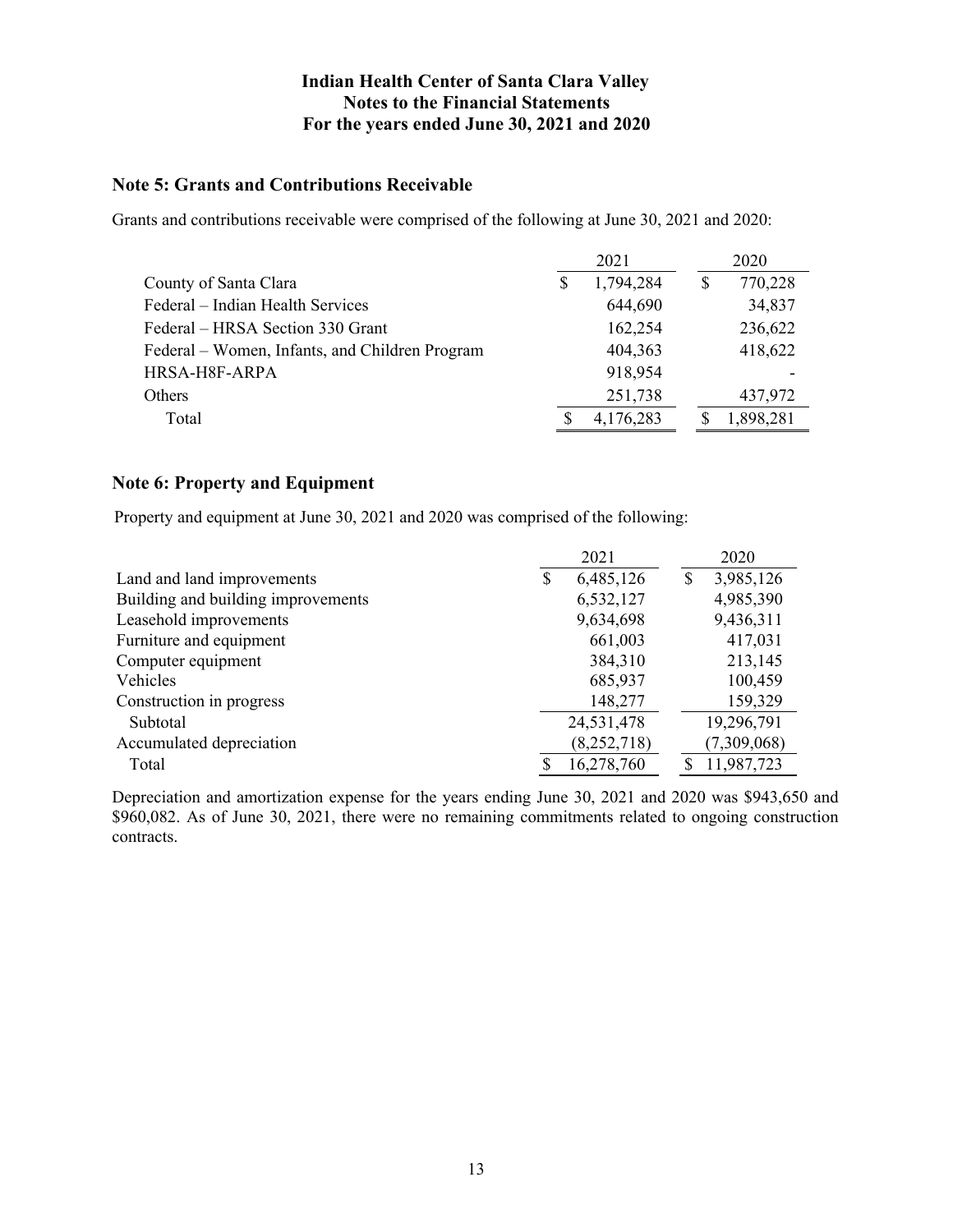### **Note 7: Concentration of Credit Risk**

Financial instruments that potentially subject IHCSCV to concentrations of credit risk are primarily cash and cash equivalents and investments. IHCSCV deposits its cash accounts with several financial institutions, which are insured by the Federal Deposit Insurance Corporation up to legal limits. IHCSCV places its cash deposits with high-credit, quality financial institutions and has certificate of deposit placement programs with one financial institution, which, by policy, limit its credit exposure. IHCSCV has not experienced any losses in such accounts and believes it is not exposed to significant credit risk.

Indian Health Center of Santa Clara Valley operates several locations within the Santa Clara County in California and provides services to patients who reside in these local geographic areas. IHCSCV grants credit without collateral to its patients and third-party payors. Patient accounts receivable from the government agencies administering the Medicare and the Medi-Cal programs and private insurance companies administering the Medi-Cal Managed Care programs represent the only concentrated group of credit risk for IHCSCV and management does not believe that there are significant credit risks associated with these agencies and private insurance companies. Other contracted and private pay patient receivables consist of payors and individuals involved in diverse activities, subject to differing economic conditions and does not represent any concentrated risks to IHCSCV. Significant concentrations of net patient accounts receivable as of June 30, 2021 and 2020 were as follows:

|                          | 2021 | 2020  |
|--------------------------|------|-------|
| Medi-Cal                 | 60%  | 83%   |
| Medicare                 | 6%   | 12%   |
| Other third-party payors | 31%  | $2\%$ |
| Self pay                 | 3%   | 3%    |
|                          | 100% | 100%  |

For the years ended June 30, 2021 and 2020, IHCSCV received \$4,806,742 and \$2,538,758 in Community Health Center grants from the Department of Health and Human Services, which represents 13% and 7% of the total revenue received.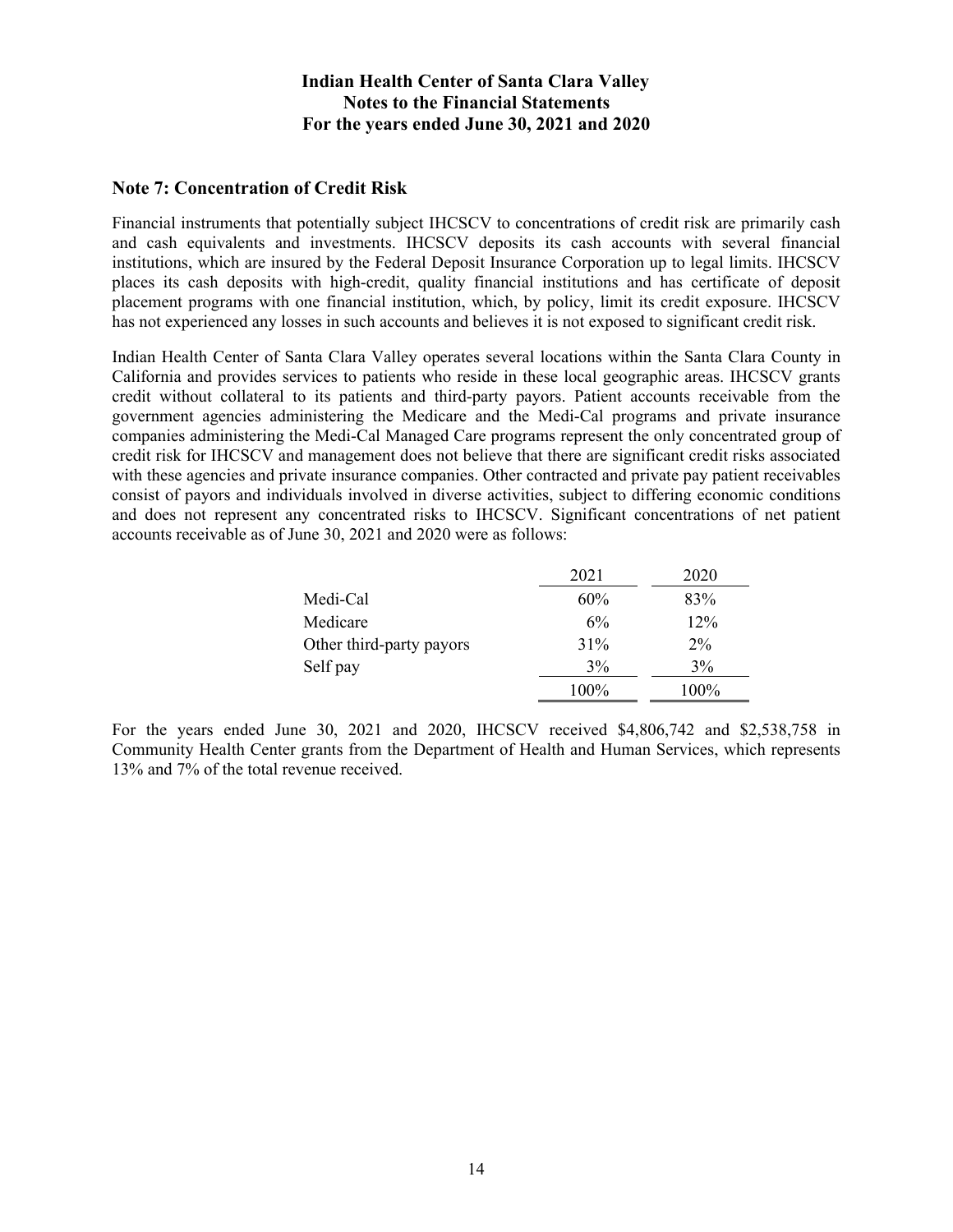### **Note 8: Notes Payable**

|  | Notes payable are detailed as follows: |
|--|----------------------------------------|
|--|----------------------------------------|

|                                                                                                                                                                                                                                                                                                                                                                                                                                                                                                                                                                                                                                                                                                                                                                                                                                                          |               | 2021       |              | 2020        |
|----------------------------------------------------------------------------------------------------------------------------------------------------------------------------------------------------------------------------------------------------------------------------------------------------------------------------------------------------------------------------------------------------------------------------------------------------------------------------------------------------------------------------------------------------------------------------------------------------------------------------------------------------------------------------------------------------------------------------------------------------------------------------------------------------------------------------------------------------------|---------------|------------|--------------|-------------|
| <u>First Republic Bank Promissory Note</u> $-$ A fixed term / adjustable<br>rate loan payable in monthly installments with a maturity date of<br>November 1, 2025. Fixed rate interest rate (3.95%) period is until<br>September 1, 2020. Following September 1, 2020 until the maturity<br>date, lender shall increase or decrease the Note Rate in accordance<br>with the loan's terms and conditions. The new Note Rate which<br>becomes effective on each Interest Change Date shall be equal to<br>the Current Index applicable to the Interest Change Date plus 2.80%<br>per annum rounded upward to the next highest 0.125% unless the<br>result of such addition is equal to a number which is a multiple of<br>0.125%. The note is collateralized by real property at 2039 Forest<br>Avenue, Unit 105, 204, and B2, San Jose, California 95128. | \$.           | 1,647,672  | \$           | 1,705,778   |
| First Republic Bank Promissory Note - Loan dated April 9, 2021<br>for $$2,800,000$ with fixed interest rate of $3.5\%$ . 119 monthly<br>principal and interest payments of \$14,095 and one irregular<br>payment of \$1,978,646 due on April 9, 2031. The note's purpose is<br>to finance the purchase of a commercial property located at 1118-<br>1130 Meridian Ave. Secured with IHCSCV property.                                                                                                                                                                                                                                                                                                                                                                                                                                                     |               | 2,782,937  |              |             |
| Vehicle Loan – The loan of \$27,739 bears interest at $6.99\%$ per<br>annum with monthly principal and interest payments of \$549.14 and<br>matures on June 1, 2025.                                                                                                                                                                                                                                                                                                                                                                                                                                                                                                                                                                                                                                                                                     |               | 19,265     |              | 23,286      |
| Total Long-term debt                                                                                                                                                                                                                                                                                                                                                                                                                                                                                                                                                                                                                                                                                                                                                                                                                                     | $\mathcal{S}$ | 4,449,874  | $\mathbb{S}$ | 1,729,064   |
| Less: current portion                                                                                                                                                                                                                                                                                                                                                                                                                                                                                                                                                                                                                                                                                                                                                                                                                                    |               | (133, 130) |              | (59, 812)   |
|                                                                                                                                                                                                                                                                                                                                                                                                                                                                                                                                                                                                                                                                                                                                                                                                                                                          | $\mathbf S$   | 4,316,744  |              | \$1,669,252 |

Future principal payments are as follows for the year ended June 30:

| Year       | Principal     |  |  |  |
|------------|---------------|--|--|--|
| 2022       | 133,130<br>\$ |  |  |  |
| 2023       | 138,302       |  |  |  |
| 2024       | 143,426       |  |  |  |
| 2025       | 152,598       |  |  |  |
| 2026       | 150,351       |  |  |  |
| Thereafter | 3,732,067     |  |  |  |
| Total      | 4,449,874     |  |  |  |

Interest expense for the years ended June 30, 2021 and 2020 was \$103,282 and \$69,658 respectively. The loan agreements contain various covenants, which among other things place restrictions on IHCSCV's ability to incur additional indebtedness and require IHCSCV to maintain certain financial ratios. IHCSCV was in compliance with these requirements as of June 30, 2021.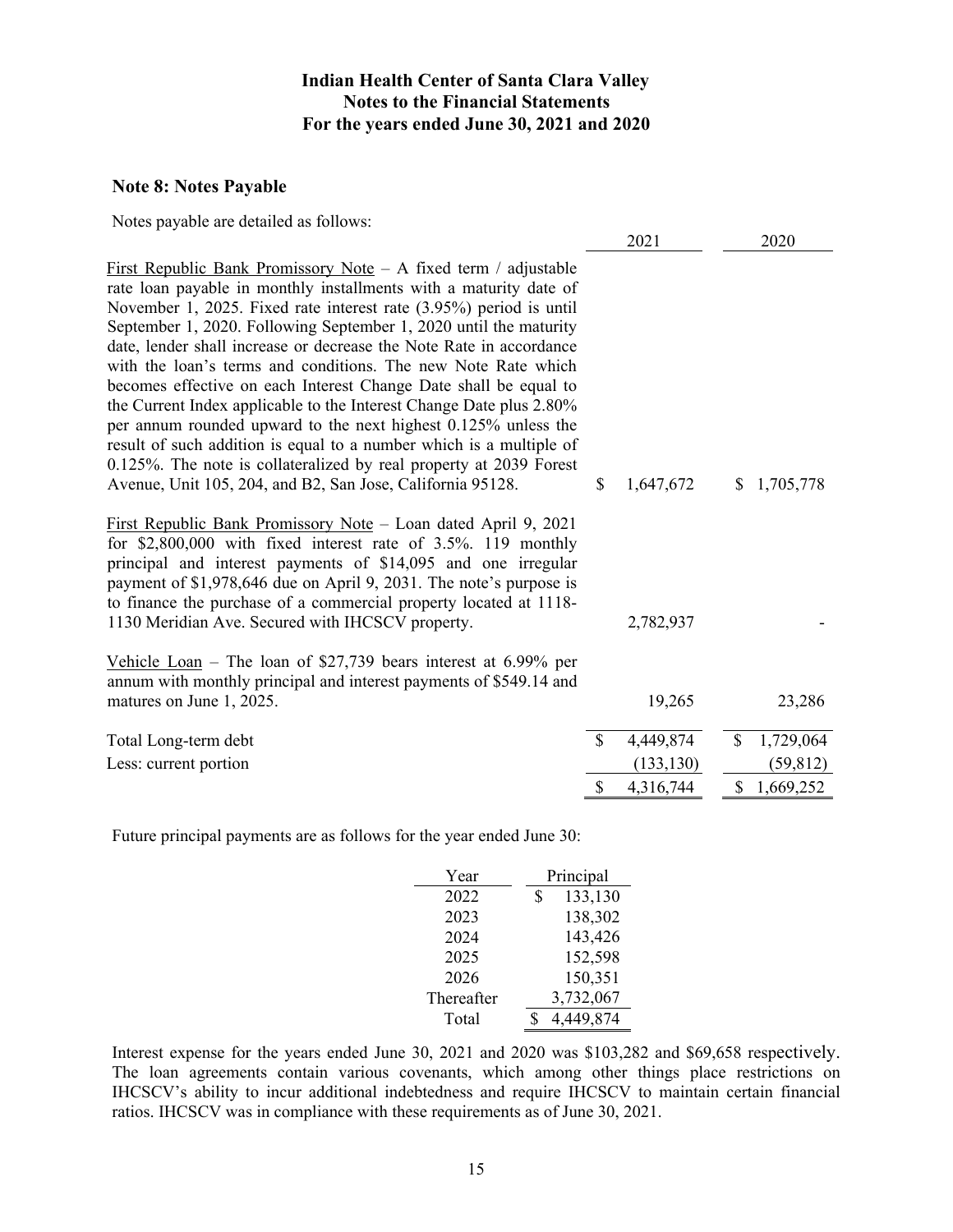### **Note 9: Deferred Revenue**

Deferred revenue consisted of the following at June 30, 2021 and 2020:

|                                  | 2021 |           | 2020 |           |  |
|----------------------------------|------|-----------|------|-----------|--|
| Paycheck Protection Program      | S    |           |      | 2,692,243 |  |
| <b>HHS Provider Relief Funds</b> |      |           |      | 793,410   |  |
| <b>IHS</b> Funding               |      | 1,039,934 |      |           |  |
| Other                            |      | 800       |      | -         |  |
| Total                            |      | 1,040,734 |      | 3,485,653 |  |

### **Note 10: Net Assets with Donor Restrictions**

Net assets with donor restrictions were comprised of the following programs at June 30, 2021 and 2020:

|                                       | 2021    | 2020   |  |
|---------------------------------------|---------|--------|--|
| Palo Alto Medical Foundation          | 50,000  | 50,000 |  |
| <b>Silicon Valley Community Found</b> | 39,081  | 19.250 |  |
| Other                                 | 91,742  | 19.640 |  |
| Total                                 | 180.823 | 88.890 |  |

As net assets with donor restrictions are expended, the net assets released from restrictions are recognized as revenue without donor restrictions. As of June 30, 2021 and 2020 net assets released from donor restrictions consist of the following:

|                              | 2021 |         |   | 2020    |  |
|------------------------------|------|---------|---|---------|--|
| Palo Alto Medical Foundation |      | 100,000 | S | 50,000  |  |
| Direct Relief                |      | 10.266  |   | 39.734  |  |
| Other                        |      | 65,344  |   | 31.997  |  |
| Total                        |      | 175,610 | S | 121.731 |  |

### **Note 11: Pension Plan**

IHCSCV maintains a 401(k) pension plan ("Plan") covering all employees who are eligible to participate in the plan. All regular employees who have completed 60 days of service are eligible to enroll in the Plan on the first day of the month following eligibility. An eligible employee may contribute up to a maximum of 100% of compensation subject to the maximum dollar limit determined by Internal Revenue Service each year. The Plan provides for a match of 100% up to 3% of compensation and 50% between 3% and 5% of compensation. The match is fully vested immediately. IHCSCV contributed \$458,143 and \$410,361 for the years ended June 30, 2021, and 2020, respectively, accounted for in employee benefits.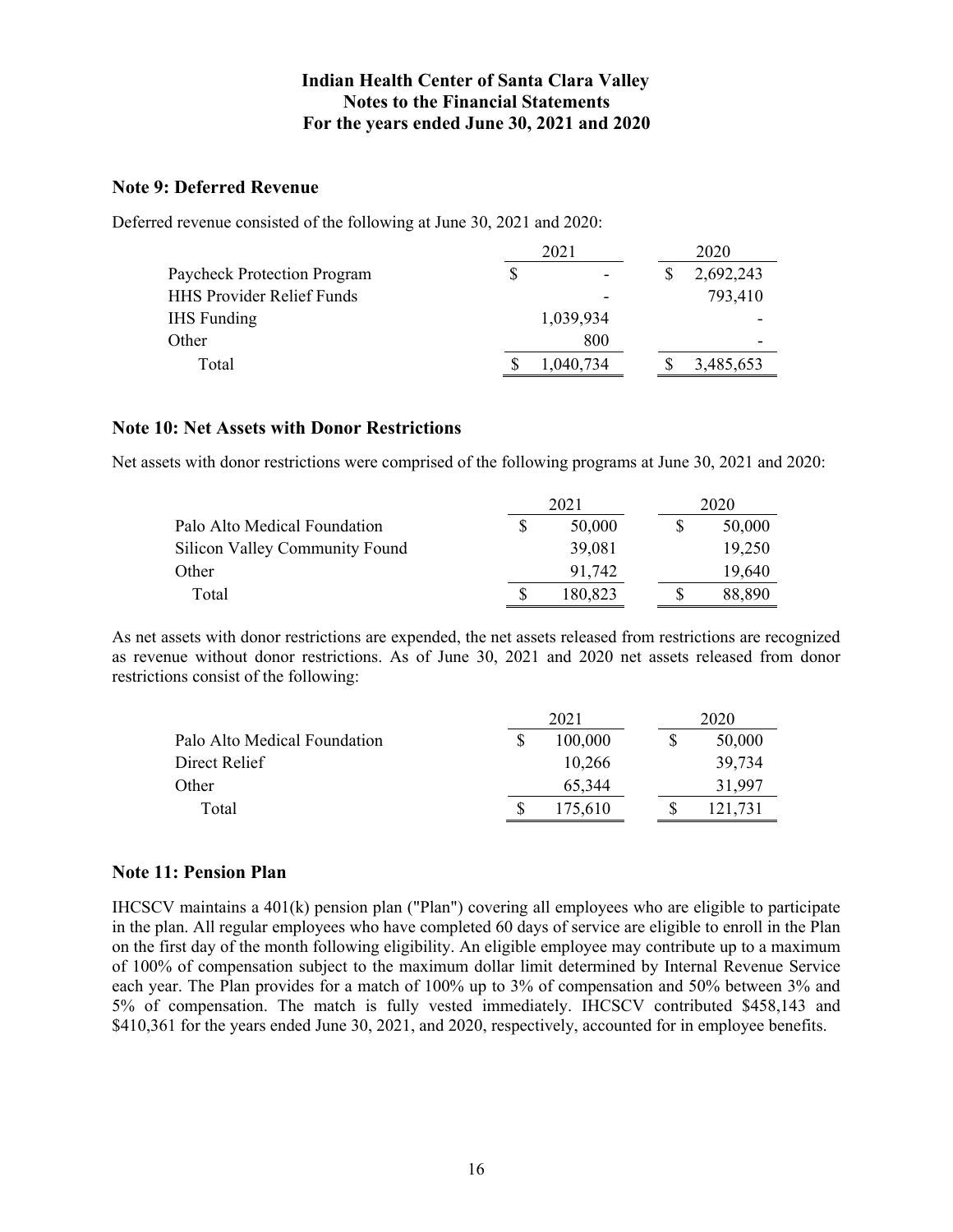### **Note 12: Malpractice Insurance**

IHCSCV as an eligible Federally Qualified Health Center (FQHC) is covered under the Federal Tort Claims Act (FTCA) through submission of an annual renewal requiring application to the U.S. Department of Health and Human Services, Health Resources and Services Administration, Bureau of Primary Health Care. IHCSCV, their employees, and eligible contractors are considered federal employees for medical malpractice claims while acting within the scope of their employment. In addition to coverage under the FTCA, IHCSCV insures privately for professional liability coverage for any claims that may not be covered under FTCA. Under the policy, insurance premiums cover those claims asserted within policy limits. Management does not believe there are any material uninsured malpractice costs at June 30, 2021.

### **Note 13: Commitments and Contingencies**

#### *Operating Leases:*

IHCSCV leases certain facilities and equipment under operating leases expiring at various times through 2025. The future minimum lease payment for the succeeding years under these committed lease arrangements is approximately**:** \$719,455 in 2022; \$512,334 in 2023; \$426,812 in 2024; and \$278,919 in 2025. Rent expense was \$1,032,157 and \$1,020,644 for the years ending June 30, 2021 and 2020 respectively.

#### *Risks and Uncertainties:*

Future funding for IHCSCV's program is contingent upon the availability of funds from Federal, State, County and other sources, as well as the operating performance of the programs.

IHCSCV has received Federal, State, and County funds for specific purposes that are subject to review and audit by the grantor agencies. Although such audits could generate expenditure disallowances under terms of the grants, management does not anticipate any material questioned costs for the contracts and grants administered during the period.

The health care industry is subject to numerous laws and regulations of Federal, State, and local governments. Compliance with such laws and regulations can be subject to future government review and interpretation, as well as regulatory actions unknown or unasserted at this time. These laws and regulations include, but are not limited to, accreditation, licensure, and government health care program participation requirements, reimbursement for patient services, and Medicare and Medicaid fraud and abuse. Recently, government activity has increased with respect to investigations and allegations concerning possible violations of fraud and abuse statutes and regulations by health care providers. Violations of these laws and regulations could result in exclusion from government health care program participation, together with the imposition of significant fines and penalties, as well as significant repayment for past reimbursement for patient services received. While IHCSCV is subject to similar regulatory reviews, there are no reviews currently underway, and management believes that the outcome of any potential regulatory review will not have a material adverse effect on IHCSCV's financial position.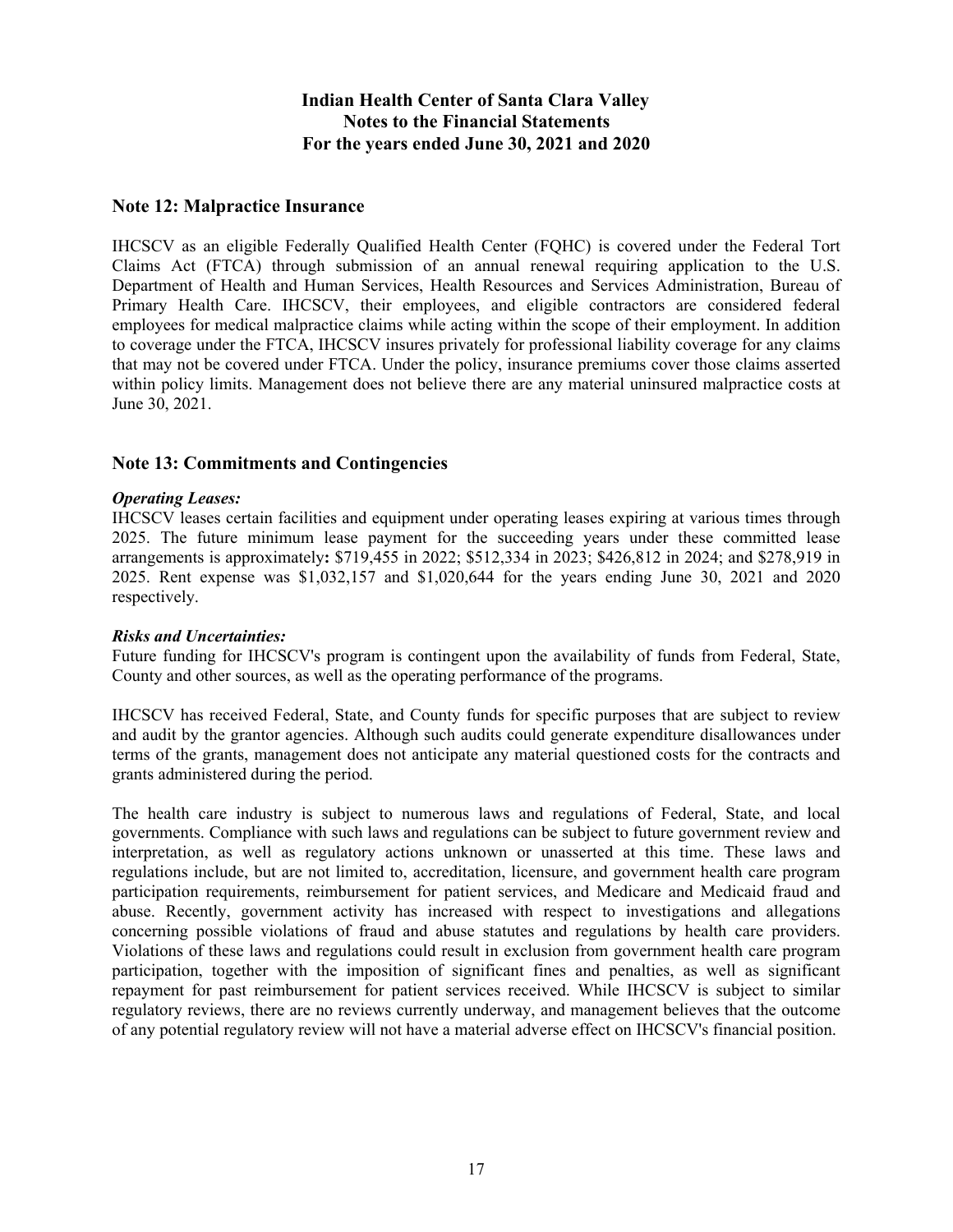### **Note 14: Contingent Grant Expenditure Adjustments**

Grants and contracts require the fulfillment of conditions, as set forth in the terms of the grant or contract agreements, and are subject to audit by the grantor. Failure to comply with these conditions could result in the return of funds to the grantor. Although this is a possibility, IHCSCV believes that it has complied with the conditions of the grants and no significant liabilities are expected to result from an audit.

### **Note 15: Liquidity and Availability of Resources**

As part of IHCSV's liquidity management, it has a policy to structure its financial assets to be available as its general expenditures, liabilities, and other obligations come due.

Patient accounts receivable, grants and contributions receivable and other receivables consist of amounts expected to be received within one year from June 30, 2021. These receivables will be available to support general operations of IHCSCV.

The following is a quantitative disclosure which describes financial assets available as of June 30, 2021 and 2020 to fund general expenditures and other obligations for one year:

|                                                           | 2021             | 2020         |
|-----------------------------------------------------------|------------------|--------------|
| Cash and cash equivalents                                 | 15,005,457<br>S. | \$16,868,538 |
| Investments                                               | 933,327          | 1,688,243    |
| Patient accounts receivable, net                          | 3,732,454        | 2,686,452    |
| Grants and contributions receivable                       | 4,176,283        | 1,898,281    |
| Other receivables                                         | 490,643          | 456,257      |
| Total financial assets                                    | 24,338,164       | 23,597,771   |
| Deferred revenue                                          | (1,040,734)      | (3,485,653)  |
| Net assets with donor restrictions                        | (180, 823)       | (88, 890)    |
| Financial assets available to meet cash needs for general | 23,116,607       | \$20,023,228 |
| expenditures within one year                              |                  |              |

In addition to financial assets available to meet general expenditures over the next 12 months, IHCSCV operates with a balanced budget and anticipates collecting sufficient patient service revenue to cover general expenditures not covered by grants or donor-restricted resources.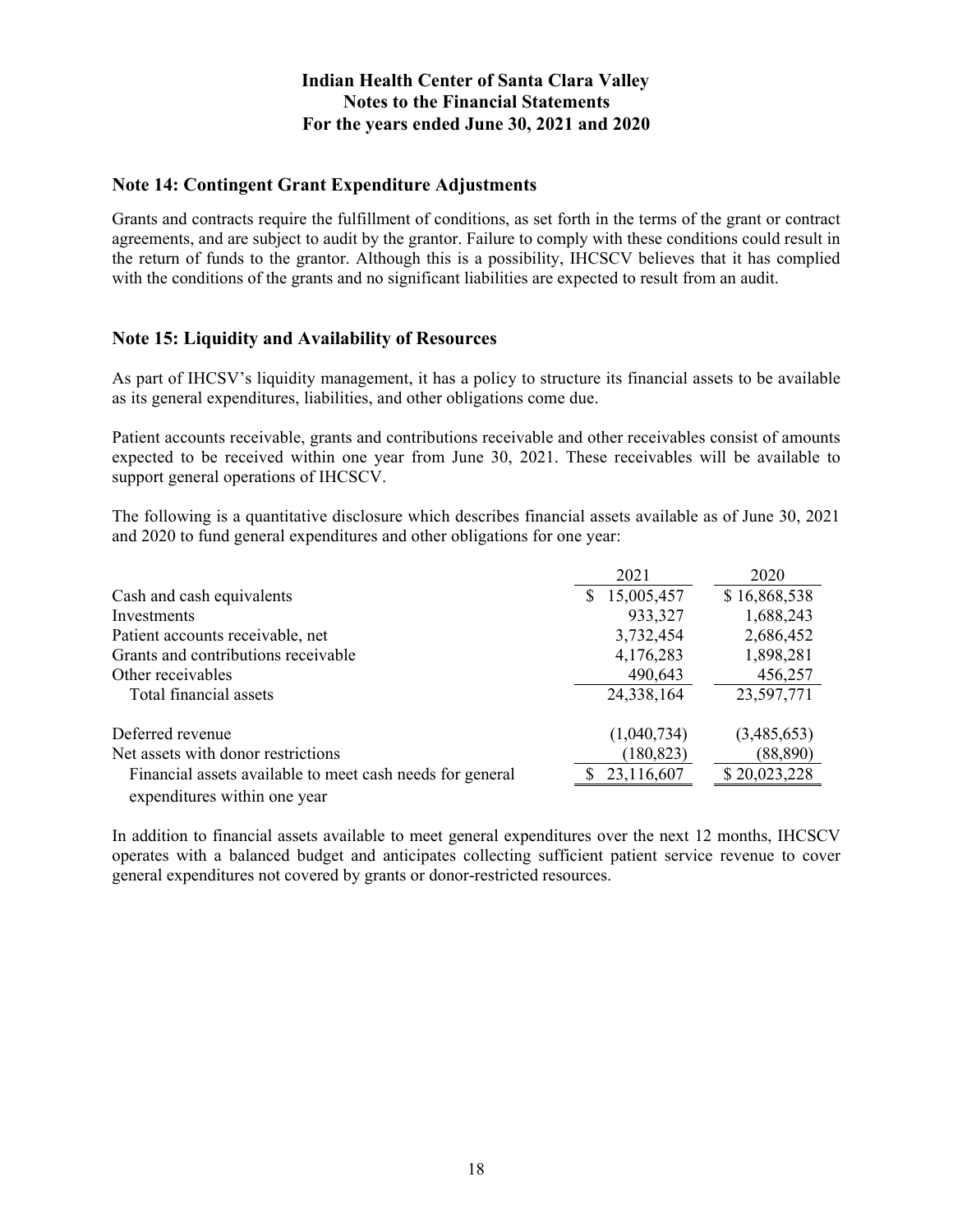### **Note 16: Functional Expenses**

The financial statements report certain categories of expenses that are attributable to more than one program or supporting function. Therefore, these expenses require allocation on a reasonable basis that is consistently applied. The expenses that are allocated include depreciation, interest, and facility costs, which are allocated on a square-footage basis, as well as salaries and benefits, which are allocated on the basis of estimates of time and effort. Expenses for the years ended June 30, 2021 include:

| Program Services              |                     |                    |                       |                        |                               |                                                                      |              |
|-------------------------------|---------------------|--------------------|-----------------------|------------------------|-------------------------------|----------------------------------------------------------------------|--------------|
|                               | Medical<br>Services | Dental<br>Services | Nutrition<br>Services | Counseling<br>Services | Community<br>Services         | <b>Total Program</b><br>Management<br>and General<br><b>Services</b> | Total        |
| Salaries and wages            | 10,183,972          | ,869,484           | \$<br>458,188         | 1,966,772<br>S.        | 431,220<br>S.<br>-S           | \$2,788,321<br>14,909,636                                            | \$17,697,957 |
| Employee benefits             | 2,485,320           | 506,101            | 109,215               | 433,541                | 117,982                       | 3,652,159<br>677,534                                                 | 4,329,693    |
| Payroll taxes                 | 720,388             | 133,993            | 34,285                | 147,504                | 32,035                        | 187,295<br>1,068,205                                                 | 1,255,500    |
| Total personnel expenses      | 13,389,680          | 2,509,578          | 601,688               | 2,547,817              | 581,237                       | 19,630,000<br>3,653,150                                              | 23, 283, 150 |
| Contracted services           | 1,537,140           | 15,677             | 407                   | 231,969                | 794                           | 1,785,987<br>174,180                                                 | 1,960,167    |
| <b>Supplies</b>               | 2,008,708           | 171,421            | 17,344                | 92,645                 | 17,571                        | 2,307,689<br>217,890                                                 | 2,525,579    |
| Rent and leases               | 725,222             | 16,675             | 83,733                | 173,612                | 17,482                        | 1,016,724<br>221,654                                                 | 1,238,378    |
| Depreciation and amortization | 500,853             | 228,001            | 3,206                 | 107,906                | 71,406                        | 911,372<br>32,278                                                    | 943,650      |
| Occupancy                     | 888,832             | 108,995            | 33,205                | 120,492                | 67,287                        | 1,218,811<br>114,541                                                 | 1,333,352    |
| Professional services         | 610,893             | 67,319             | 6,736                 | 54,398                 | 43,772                        | 783,118<br>86,957                                                    | 870,075      |
| Dues and subscriptions        | 372,645             | 53,775             | 5,078                 | 47,499                 | 2,295                         | 481,292<br>184,797                                                   | 666,089      |
| Communications                | 180,408             | 37,049             | 8,030                 | 32,312                 | 11,462                        | 269,261<br>71,274                                                    | 340,535      |
| Interest                      | 78,148              | 12,480             |                       | 1,527                  | ۰                             | 92,155<br>11,127                                                     | 103,282      |
| Insurance                     | 94,934              | 16,914             | 5,023                 | 14,752                 | 4,359                         | 135,982<br>30,759                                                    | 166,741      |
| Other operating expenses      | 617,274             | 177,398            | 17,473                | 103,339                | 17,042                        | 932,526<br>610,234                                                   | 1,542,760    |
| Total expenses                | 21,004,737          | 3,415,282          | 781,923<br>S          | 3,528,268<br>S.        | 834,707<br><sup>S</sup><br>S. | 29,564,917<br>5,408,841<br>S.                                        | \$34,973,758 |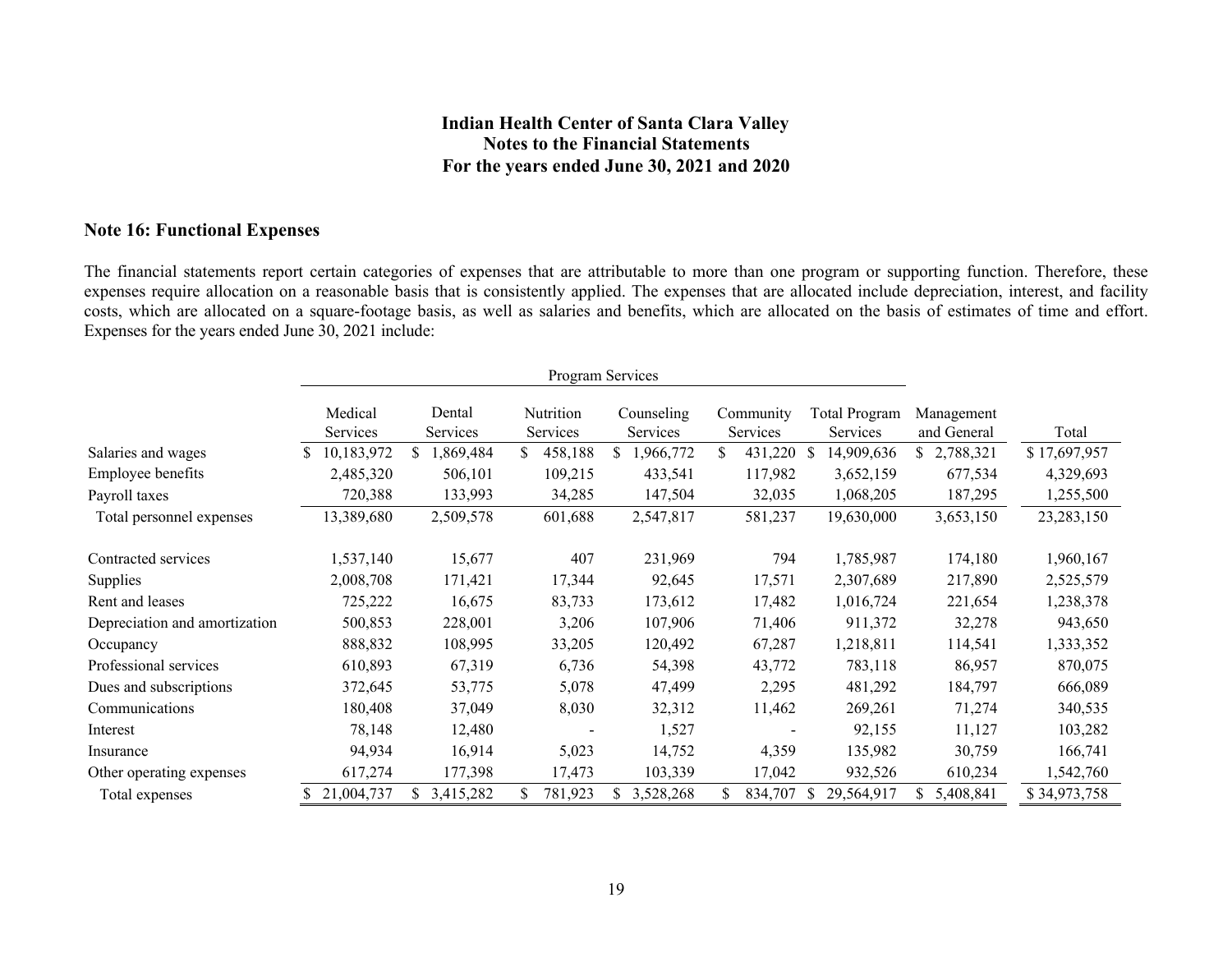# **Note 16: Functional Expenses (continued)**

Expenses for the years ended June 30, 2020 include:

|                               | Program Services    |                    |                       |                        |                       |                                  |                           |              |
|-------------------------------|---------------------|--------------------|-----------------------|------------------------|-----------------------|----------------------------------|---------------------------|--------------|
|                               | Medical<br>Services | Dental<br>Services | Nutrition<br>Services | Counseling<br>Services | Community<br>Services | <b>Total Program</b><br>Services | Management<br>and General | Total        |
| Salaries and wages            | 9,546,851           | 2,118,903          | 452,484               | 1,633,058              | 453,718               | 14,205,014                       | 2,697,975<br>S.           | \$16,902,989 |
| Employee benefits             | 2,203,755           | 522,374            | 131,100               | 325,264                | 116,894               | 3,299,387                        | 551,504                   | 3,850,891    |
| Payroll taxes                 | 689,154             | 154,372            | 33,872                | 117,360                | 33,748                | 1,028,506                        | 184,300                   | 1,212,806    |
| Total personnel expenses      | 12,439,760          | 2,795,649          | 617,456               | 2,075,682              | 604,360               | 18,532,907                       | 3,433,779                 | 21,966,686   |
| Contracted services           | 1,120,100           | 13,941             | 311                   | 277,383                | 800                   | 1,412,535                        | 165,055                   | 1,577,590    |
| Supplies                      | 1,839,232           | 183,004            | 14,281                | 45,294                 | 10,462                | 2,092,273                        | 93,811                    | 2,186,084    |
| Rent and leases               | 673,128             | 16,523             | 76,044                | 211,327                | 12,947                | 989,969                          | 206,129                   | 1,196,098    |
| Depreciation and amortization | 579,479             | 231,577            | 2,962                 | 71,893                 | 69,129                | 955,040                          | 5,042                     | 960,082      |
| Occupancy                     | 533,734             | 66,928             | 25,532                | 79,716                 | 44,268                | 750,178                          | 74,464                    | 824,642      |
| Professional services         | 420,027             | 67,363             | 3,913                 | 67,383                 | 41,518                | 600,204                          | 88,806                    | 689,010      |
| Dues and subscriptions        | 278,588             | 51,591             | 4,717                 | 36,912                 | 1,175                 | 372,983                          | 131,026                   | 504,009      |
| Communications                | 157,328             | 34,269             | 7,499                 | 27,624                 | 11,640                | 238,360                          | 67,807                    | 306,167      |
| Interest                      | 55,030              | 14,628             |                       |                        |                       | 69,658                           |                           | 69,658       |
| Insurance                     | 78,325              | 17,374             | 4,752                 | 10,788                 | 4,384                 | 115,623                          | 32,985                    | 148,608      |
| Other operating expenses      | 457,438             | 177,321            | 25,392                | 186,180                | 25,895                | 872,226                          | 571,156                   | 1,443,382    |
| Total expenses                | \$18,632,169        | \$3,670,168        | 782,859               | 3,090,182              | 826,578               | \$27,001,956                     | \$4,870,060               | \$31,872,016 |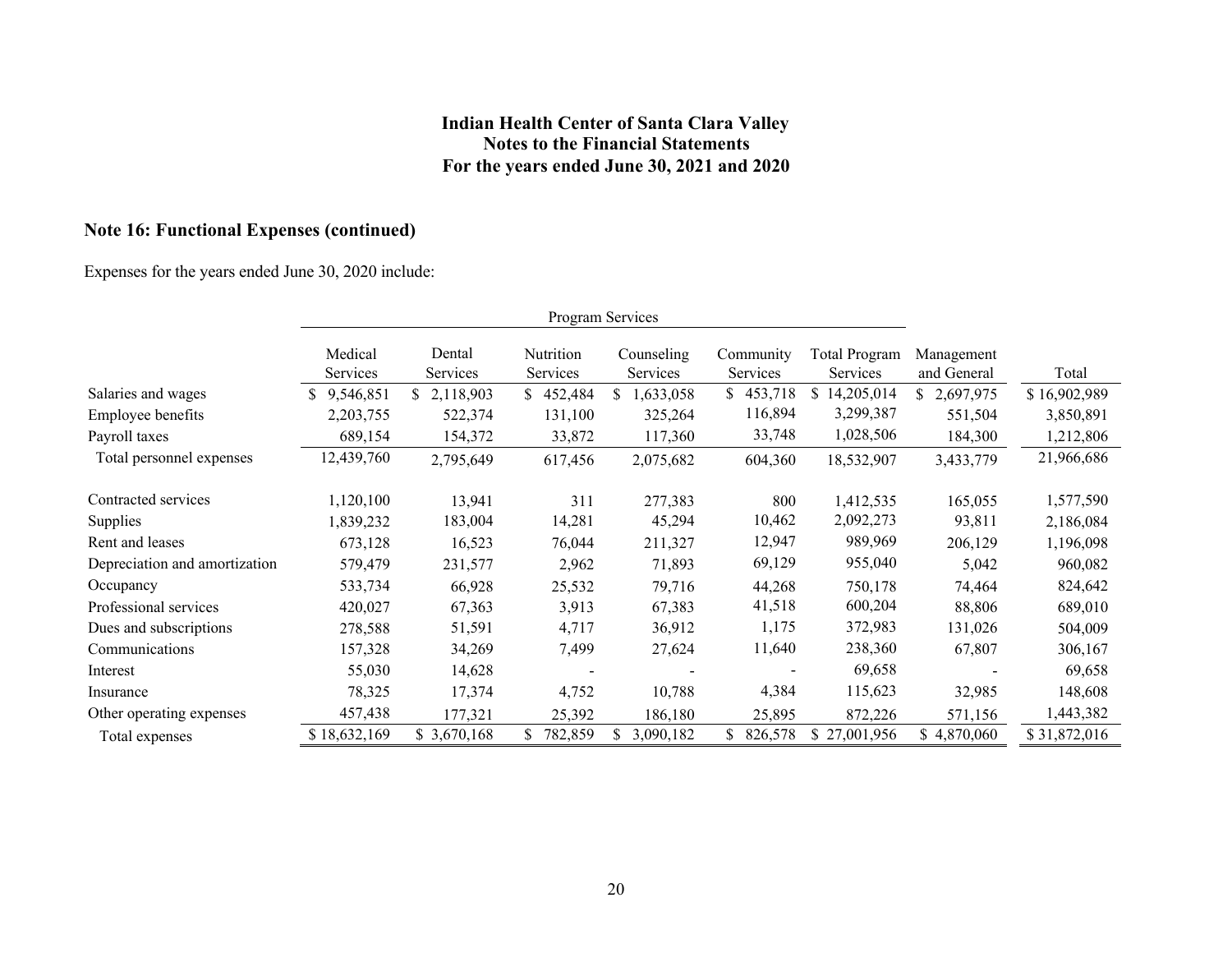# **SINGLE AUDIT REPORTS**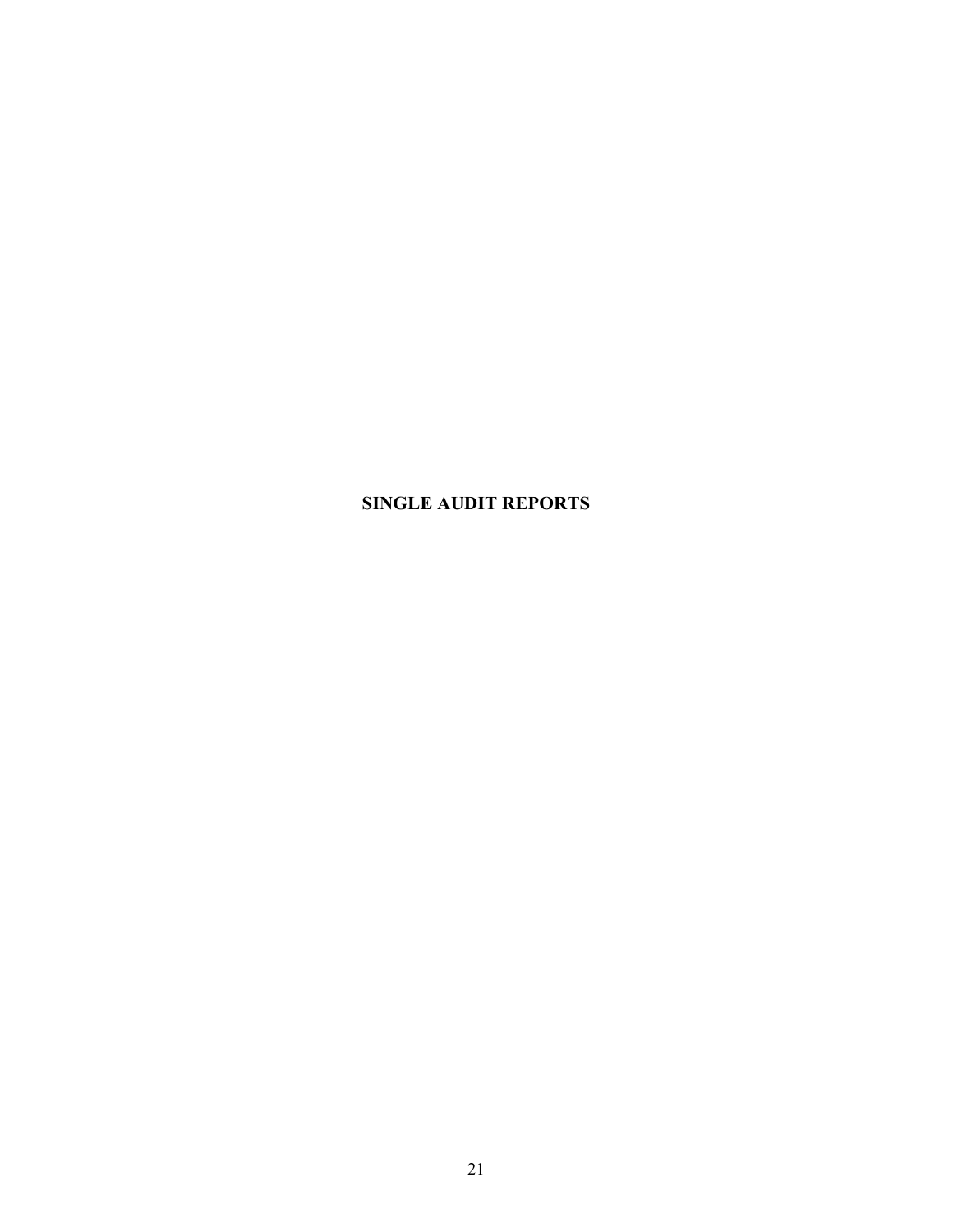### **Indian Health Center of Santa Clara Valley Schedule of Expenditures of Federal Awards For the years ended June 30, 2021 and 2020**

|                                                                                                                   | Federal<br><b>CFDA</b> | Pass-Through<br>Identification |                 |
|-------------------------------------------------------------------------------------------------------------------|------------------------|--------------------------------|-----------------|
| Federal Grant / Program Title                                                                                     | Number                 | Number                         | Expenditures    |
| <b>U.S. Department of Health and Human Services</b>                                                               |                        |                                |                 |
| <b>Direct Programs:</b>                                                                                           |                        |                                |                 |
| Community Health Cluster                                                                                          | 93.224                 | N/A                            | 2,596,207<br>S. |
| COVID-19 Fed CARES                                                                                                | 93.224                 | N/A                            | 914,623         |
| COVID-19 Fed ECT                                                                                                  | 93.224                 | N/A                            | 376,957         |
| American Rescue Plan Act                                                                                          | 93.224                 | N/A                            | 918,954         |
| <b>Total Community Health Cluster</b>                                                                             |                        |                                | 4,806,741       |
| Special Diabetes Program for Indians Diabetes Prevention                                                          |                        |                                |                 |
| and Treatment Projects                                                                                            | 93.237                 | N/A                            | 333,249         |
| COVID-19 Provider Relief Funds                                                                                    | *93.498                | N/A                            | 793,410         |
| Urban Indian Health Services                                                                                      | *93.193                | N/A                            | 1,163,224       |
| Urban Indian Health Services - ARP                                                                                | $*93.193$              | N/A                            | 609,079         |
| Indian Health Care Improvement                                                                                    | *93.193                | N/A                            | 974,588         |
| Substance Abuse and Mental Health Services Projects of                                                            |                        |                                |                 |
| Regional and National Significance - Native Connections<br>Substance Abuse and Mental Health Services Projects of | 93.243                 | N/A                            | 232,064         |
| Regional and National Significance - Circle of Care                                                               | 93.243                 | N/A                            | 358,405         |
| <b>SAMHSA - TBH Covid19</b>                                                                                       | 93.243                 | N/A                            | 97,402          |
| Indian Health Services Tribal Practices for Wellness                                                              | 93.762                 | N/A                            | 131,011         |
| Indian Health Services BH21                                                                                       | 93.933                 | N/A                            | 701,723         |
| <b>Total Direct Programs</b>                                                                                      |                        |                                | 10,200,896      |
|                                                                                                                   |                        |                                |                 |
| <b>Passed Through:</b><br>Native American Health Center:                                                          |                        |                                |                 |
| Substance Abuse and Mental Health Services Projects of                                                            |                        |                                |                 |
| Regional and National Significance - Native Youth                                                                 |                        |                                |                 |
| Wellness Initiative                                                                                               | 93.243                 | 1H79SM062909                   | 27,993          |
| National Council of Urban Indian Health                                                                           |                        |                                |                 |
| CDC-COVID 19                                                                                                      |                        | CDC-RFA-OT18-<br>1802020SUPP20 |                 |
| Total U.S. Department of Health & Human Services                                                                  | 93.421                 |                                | 225,000         |
|                                                                                                                   |                        |                                | 10,453,889      |
| <b>U.S. Department of Agriculture</b>                                                                             |                        |                                |                 |
| <b>Passed Through:</b>                                                                                            |                        |                                |                 |
| California Department of Health and Human Services:                                                               |                        |                                |                 |
| WIC Special Supplemental Nutrition Program for                                                                    |                        |                                |                 |
| Women, Infants, and Children                                                                                      | 10.557                 | 19-10151                       | 785,256         |
| <b>Federal Communications Commission</b>                                                                          |                        |                                |                 |
| <b>Passed Through:</b>                                                                                            |                        |                                |                 |
| National Council of Urban Indian Health                                                                           |                        |                                |                 |
| COVID-19 Telehealth Program                                                                                       |                        |                                |                 |
| Total federal financial assistance                                                                                | 32.006                 | 289                            | 359,858         |
| * Denotes major program                                                                                           |                        |                                | \$11,599,003    |
|                                                                                                                   |                        |                                |                 |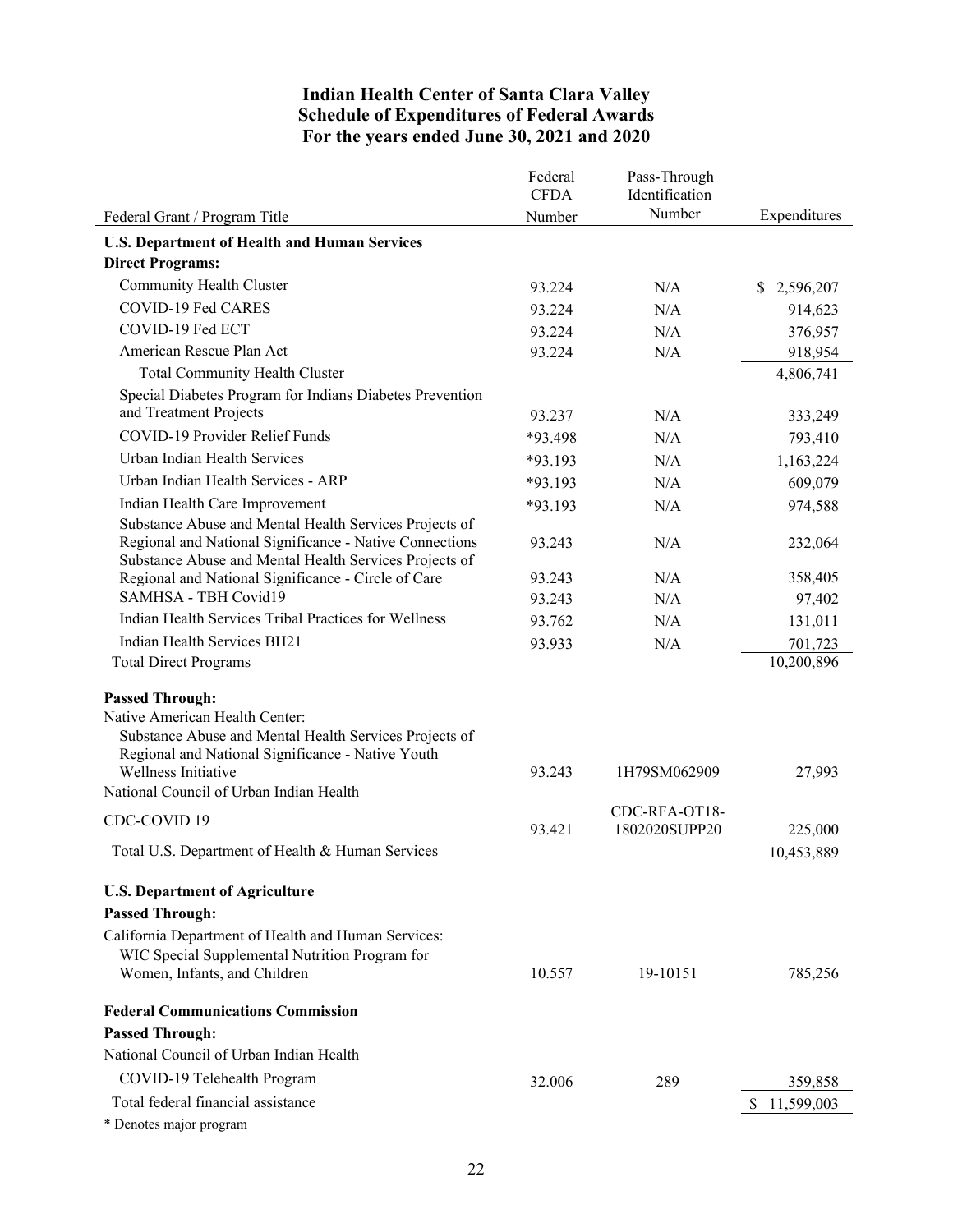### **Indian Health Center of Santa Clara Valley Notes to Schedule of Expenditures of Federal Awards For the years ended June 30, 2021 and 2020**

### **Note A: Basis of Presentation**

The accompanying Schedule of Expenditures of Federal Awards (the "Schedule") summarizes the expenditures of Indian Health Center of Santa Clara Valley ("IHCSCV") under programs of the federal government For the years ended June 30, 2021 and 2020. The information in this Schedule is presented in accordance with the requirements of Title 2 U.S. Code of Federal Regulations Part 200, *Uniform Administrative Requirements, Cost Principles, and Audit Requirements for Federal Awards* (Uniform Guidance). Because the Schedule presents only a selected portion of the operations of IHCSCV, it is not intended to, and does not, present the financial position, changes in net assets, or cash flows for IHCSCV.

### **Note B: Summary of Significant Accounting Policies**

Expenditures reported on the Schedule are reported on the accrual basis of accounting. For CFDA 93.498, the amount included on the Schedule is based on the Period 1 PRF report. Such expenditures are recognized following the cost principles contained in the Uniform Guidance, wherein certain types of expenditures are not allowable or are limited as to reimbursement. Negative amounts shown on the Schedule represent adjustments or credits made in the normal course of business to amounts reported as expenditures in prior years. IHCSCV elected not to use the de minimis cost rate because it has a negotiated indirect cost rate in place.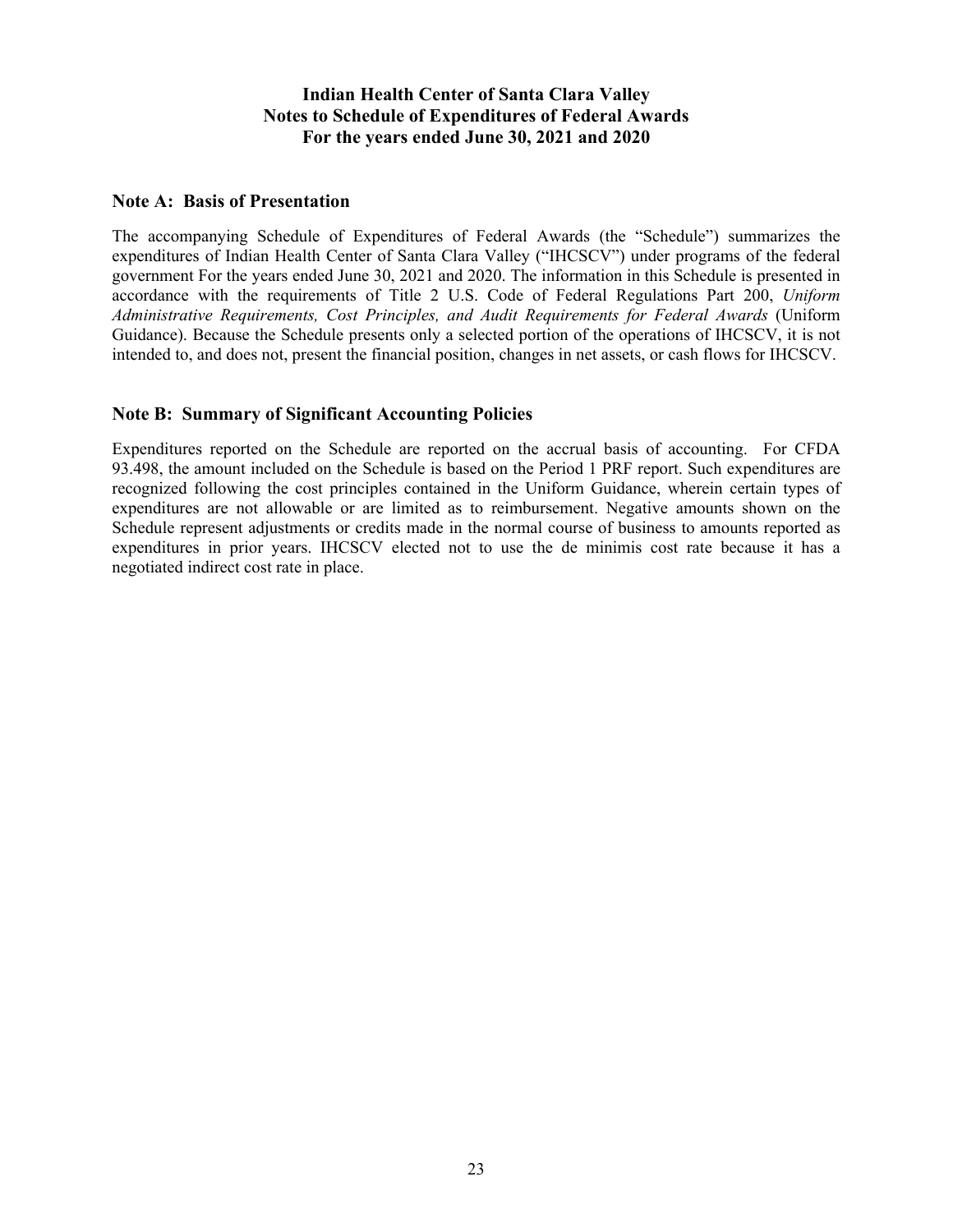

Healthcare Audit, Tax & Consulting Services

### **Report on Internal Control Over Financial Reporting and on Compliance and Other Matters Based on an Audit of Financial Statements Performed in Accordance with Government Auditing Standards**

### Independent Auditor's Report

Board of Directors Indian Health Center of Santa Clara Valley San Jose, California

We have audited, in accordance with auditing standards generally accepted in the United States of America and the standards applicable to financial audits contained in *Government Auditing Standards*  issued by the Comptroller General of the United States, the financial statements of Indian Health Center of Santa Clara Valley ("IHCSCV"), which comprise the balance sheets as of June 30, 2021 and 2020 and the related statements of operations and changes in net assets, and cash flows for the year then ended, and the related notes to the financial statements, and have issued our report thereon dated February 23, 2022.

### **Internal Control Over Financial Reporting**

In planning and performing our audit, we considered Indian Health Center of Santa Clara Valley internal control over financial reporting (internal control) to determine the audit procedures that are appropriate in the circumstances for the purpose of expressing our opinion on the financial statements, but not for the purpose of expressing an opinion on the effectiveness of IHCSCV's internal control. Accordingly, we do not express an opinion on the effectiveness of IHCSCV's internal control.

A *deficiency in internal control* exists when the design or operation of a control does not allow management or employees, in the normal course of performing their assigned functions, to prevent, or detect and correct, misstatements on a timely basis. A *material weakness* is a deficiency, or a combination of deficiencies, in internal control, such that there is a reasonable possibility that a material misstatement of IHCSCV's financial statements will not be prevented, or detected and corrected on a timely basis. A *significant deficiency* is a deficiency, or a combination of deficiencies, in internal control that is less severe than a material weakness, yet important enough to merit attention by those charged with governance.

Our consideration of internal control was for the limited purpose described in the first paragraph of this section and was not designed to identify all deficiencies in internal control that might be material weaknesses or significant deficiencies. Given these limitations, during our audit we did not identify any deficiencies in internal control that we consider to be material weaknesses. However, material weaknesses may exist that have not been identified.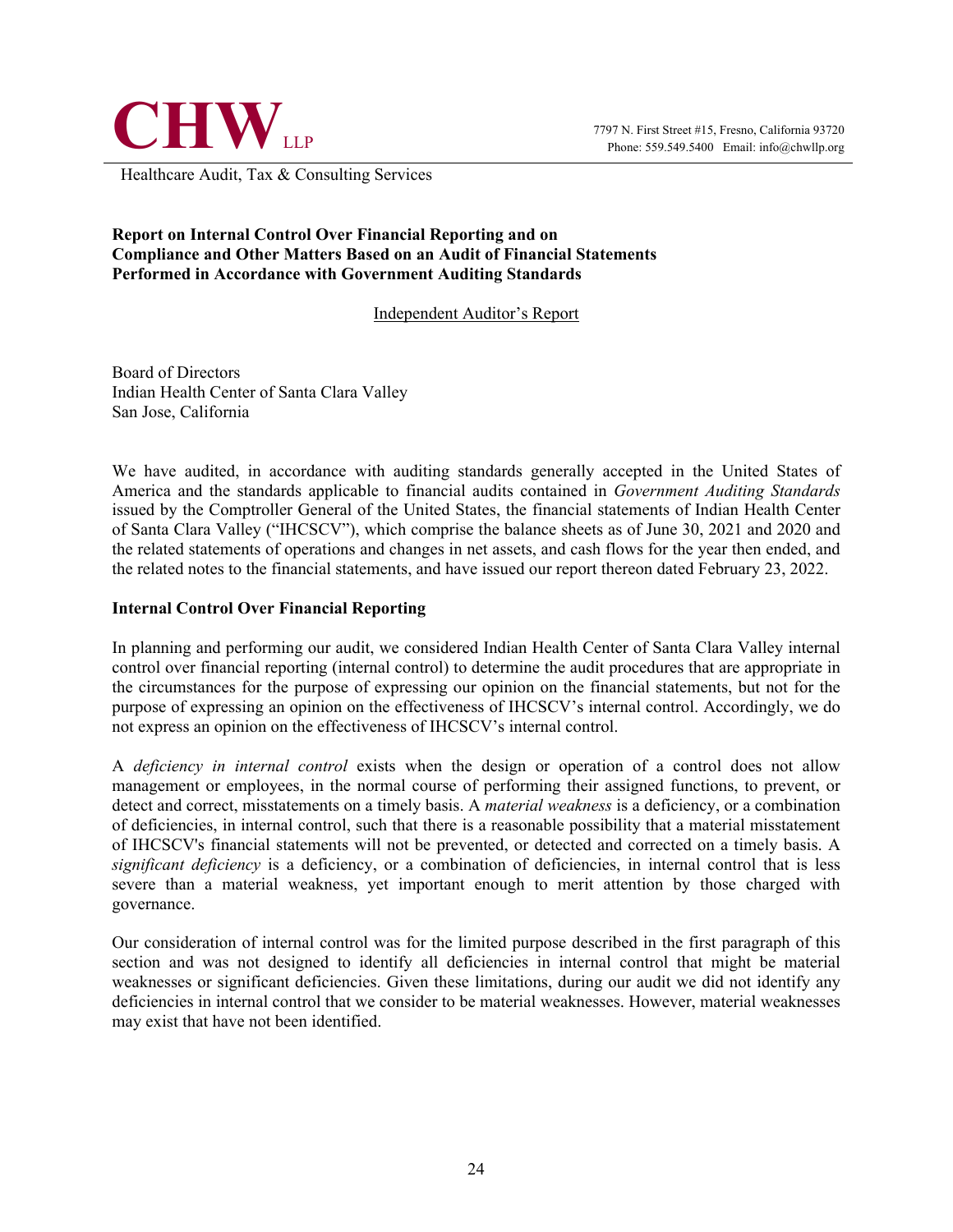#### **Compliance and Other Matters**

As part of obtaining reasonable assurance about whether Indian Health Center of Santa Clara Valley financial statements are free from material misstatement, we performed tests of its compliance with certain provisions of laws, regulations, contracts, and grant agreements, noncompliance with which could have a direct and material effect on the determination of financial statement amounts. However, providing an opinion on compliance with those provisions was not an objective of our audit, and accordingly, we do not express such an opinion. The results of our tests disclosed no instances of noncompliance or other matters that are required to be reported under *Government Auditing Standards*.

#### **Purpose of this Report**

The purpose of this report is solely to describe the scope of our testing of internal control and compliance and the results of that testing, and not to provide an opinion on the effectiveness of the entity's internal control or on compliance. This report is an integral part of an audit performed in accordance with *Government Auditing Standards* in considering the entity's internal control and compliance. Accordingly, this communication is not suitable for any other purpose.

*CHW, LLP*

Fresno, California February 23, 2022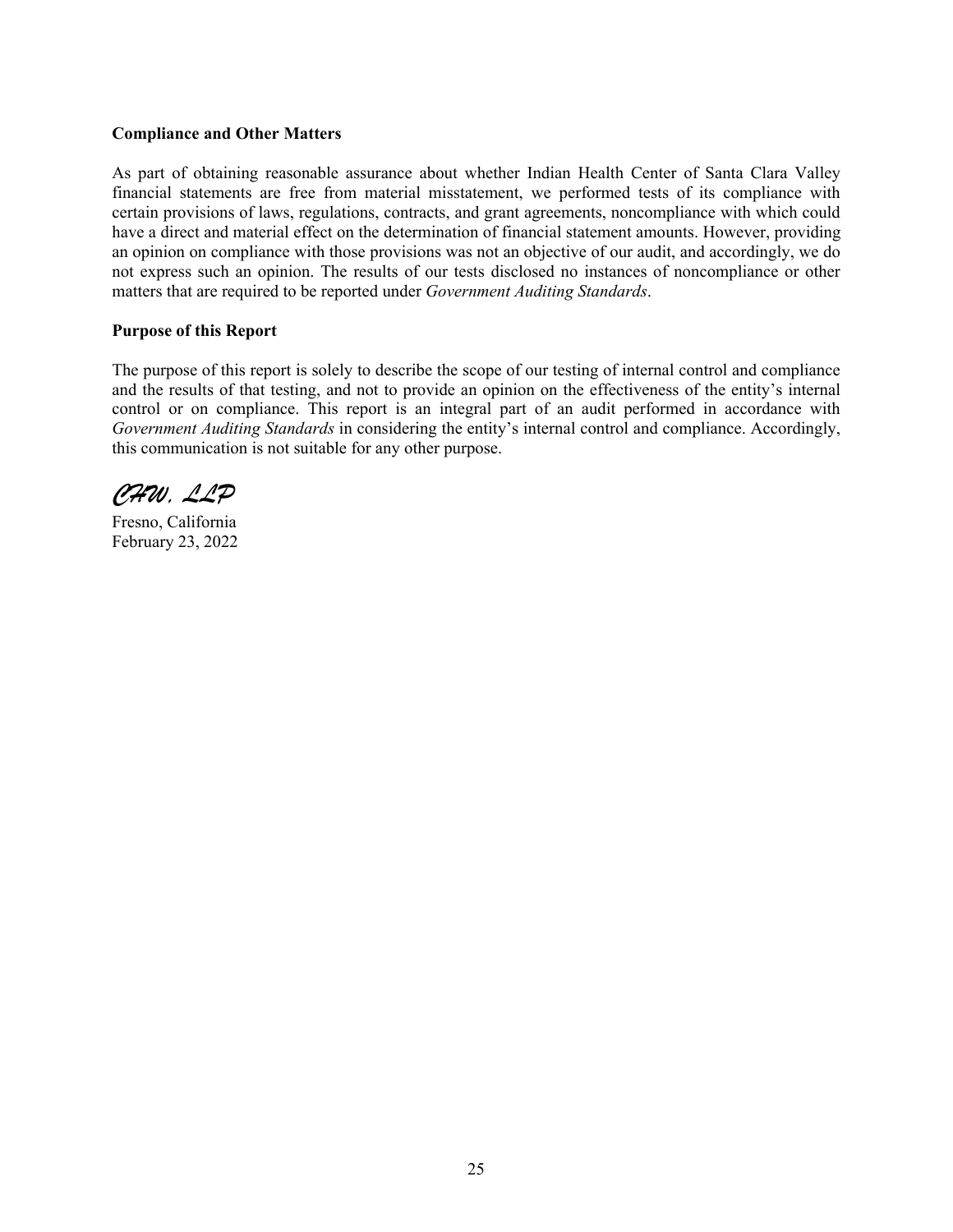

Healthcare Audit, Tax & Consulting Services

### **Report on Compliance For Each Major Federal Program And Report on Internal Control Over Compliance Required by the Uniform Guidance**

Independent Auditor's Report

Board of Directors Indian Health Center of Santa Clara Valley San Jose, California

#### **Report on Compliance for Each Major Federal Program**

We have audited Indian Health Center of Santa Clara Valley ("IHCSCV") compliance with the types of compliance requirements described in the *OMB Compliance Supplement* that could have a direct and material effect on each of IHCSCV's major federal programs for the year ended June 30, 2021. IHCSCV's major federal programs are identified in the summary of auditor's results section of the accompanying schedule of findings and questioned costs.

#### *Management's Responsibility*

Management is responsible for compliance with federal statutes, regulations, and the terms and conditions of federal awards applicable to its federal programs.

#### *Auditor's Responsibility*

Our responsibility is to express an opinion on compliance for each of IHCSCV's major federal programs based on our audit of the types of compliance requirements referred to above. We conducted our audit of compliance in accordance with auditing standards generally accepted in the United States of America; the standards applicable to financial audits contained in *Government Auditing Standards*, issued by the Comptroller General of the United States; and the audit requirements of Title 2 U.S. *Code of Federal Regulations* Part 200, *Uniform Administrative Requirements, Cost Principles, and Audit Requirements for Federal Awards* (Uniform Guidance). Those standards and the Uniform Guidance require that we plan and perform the audit to obtain reasonable assurance about whether noncompliance with the types of compliance requirements referred to above that could have a direct and material effect on a major federal program occurred. An audit includes examining, on a test basis, evidence about IHCSCV's compliance with those requirements and performing such other procedures as we considered necessary in the circumstances.

We believe that our audit provides a reasonable basis for our opinion on compliance for each major federal program. However, our audit does not provide a legal determination of IHCSCV's compliance.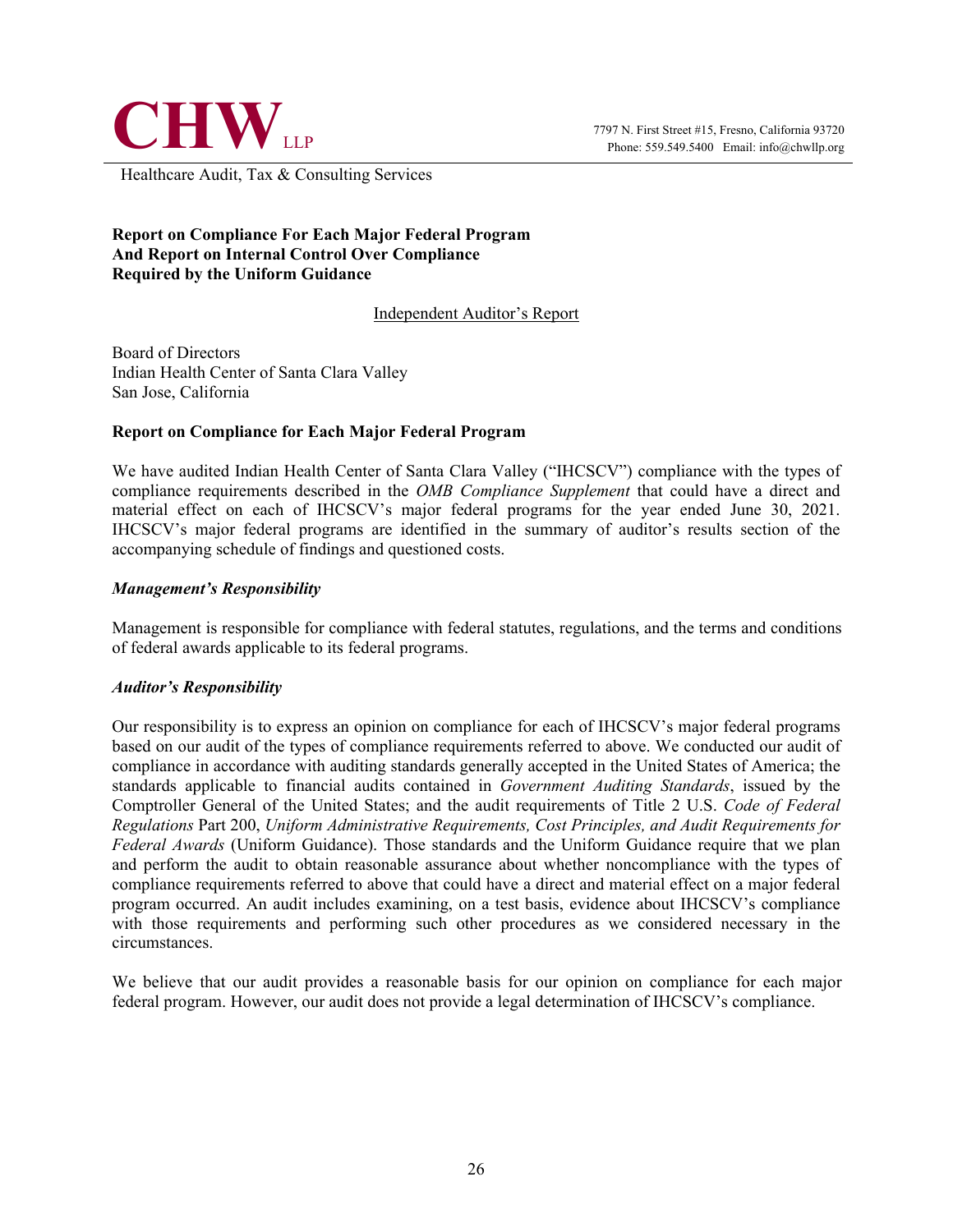#### *Opinion on Each Major Federal Program*

In our opinion, Indian Health Center of Santa Clara Valley complied, in all material respects, with the requirements referred to above that could have a direct and material effect on each of its major federal programs for the years ended June 30, 2021.

#### **Report on Internal Control Over Compliance**

Management of Indian Health Center of Santa Clara Valley is responsible for establishing and maintaining effective internal control over compliance with the types of compliance requirements referred to above. In planning and performing our audit of compliance, we considered IHCSCV's internal control over compliance with the types of requirements that could have a direct and material effect on each major federal program to determine the auditing procedures that are appropriate in the circumstances for the purpose of expressing an opinion on compliance for each major federal program and to test and report on internal control over compliance in accordance with the Uniform Guidance, but not for the purpose of expressing an opinion on the effectiveness of internal control over compliance. Accordingly, we do not express an opinion on the effectiveness of IHCSCV's internal control over compliance.

A *deficiency in internal control over compliance* exists when the design or operation of a control over compliance does not allow management or employees, in the normal course of performing their assigned functions, to prevent, or detect and correct, noncompliance with a type of compliance requirement of a federal program on a timely basis. A *material weakness in internal control over compliance* is a deficiency, or combination of deficiencies, in internal control over compliance, such that there is a reasonable possibility that material noncompliance with a type of compliance requirement of a federal program will not be prevented, or detected and corrected, on a timely basis. A *significant deficiency in internal control over compliance* is a deficiency, or a combination of deficiencies, in internal control over compliance with a type of compliance requirement of a federal program that is less severe than a material weakness in internal control over compliance, yet important enough to merit attention by those charged with governance.

Our consideration of internal control over compliance was for the limited purpose described in the first paragraph of this section and was not designed to identify all deficiencies in internal control over compliance that might be material weaknesses or significant deficiencies. We did not identify any deficiencies in internal control over compliance that we consider to be material weaknesses. However, material weaknesses may exist that have not been identified.

The purpose of this report on internal control over compliance is solely to describe the scope of our testing of internal control over compliance and the results of that testing based on the requirements of the Uniform Guidance. Accordingly, this report is not suitable for any other purpose.

*CHW, LLP*

Fresno, California February 23, 2022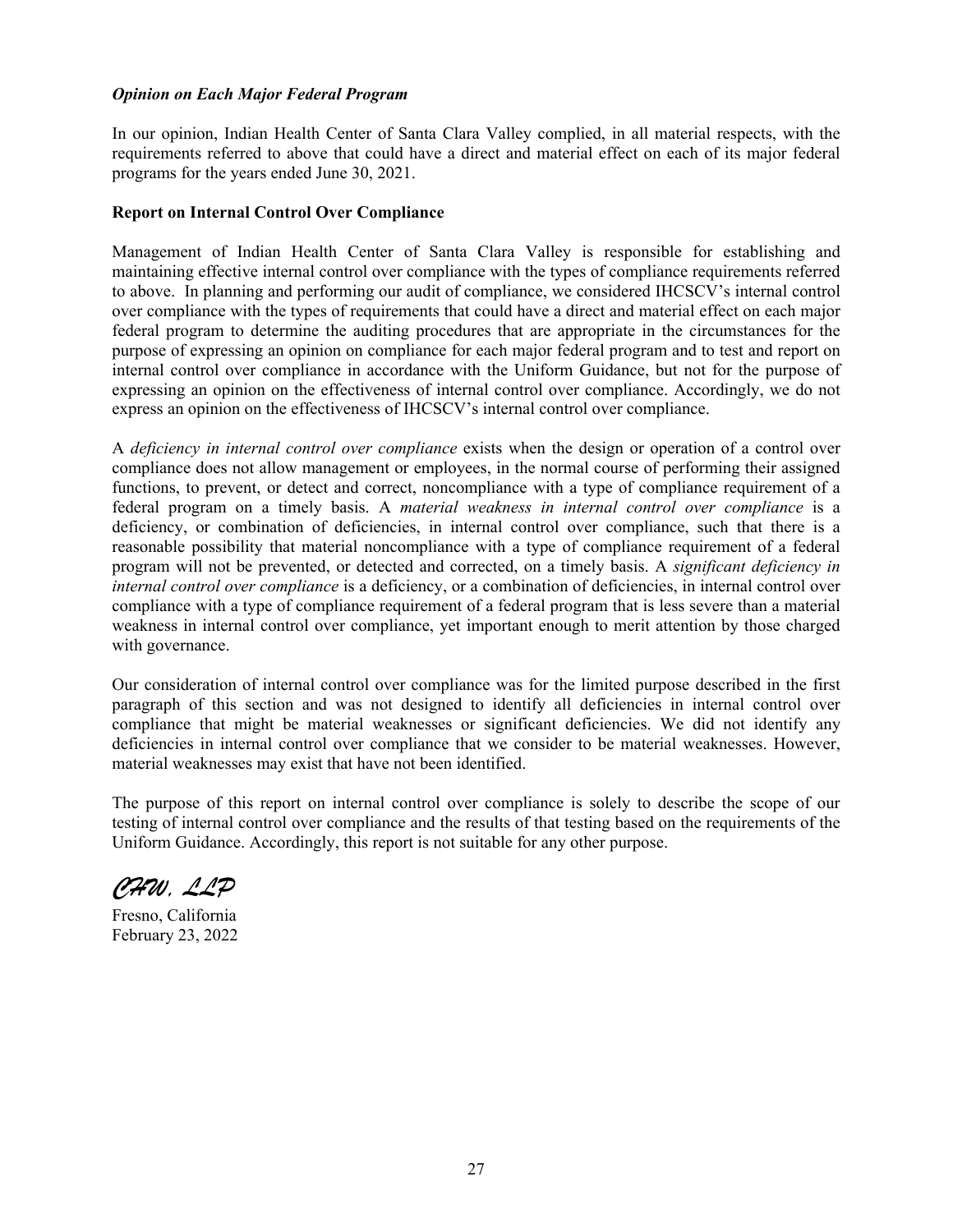### **Indian Health Center of Santa Clara Valley Schedule of Findings and Questioned Costs For the years ended June 30, 2021 and 2020**

### **I. Summary of Auditor's Results**

### **Financial Statements**

| Type of auditor's report issued                                                                       | Unmodified         |                                               |
|-------------------------------------------------------------------------------------------------------|--------------------|-----------------------------------------------|
| Internal Control over financial reporting:<br>Material weakness identified?                           | $yes$ X no         |                                               |
| Significant deficiency(ies) identified that are not<br>considered to be material weaknesses?          |                    | $\frac{1}{1}$ yes $\frac{1}{1}$ None Reported |
| Noncompliance material to financial<br>statements noted?                                              | $yes \tX no$       |                                               |
| <b>Federal Awards</b>                                                                                 |                    |                                               |
| Internal control over major programs:<br>Material weakness identified?                                | $yes$ $X$ no       |                                               |
| Significant deficiency (ies) identified that are<br>not considered to be material weaknesses?         |                    | $\frac{X}{X}$ None Reported                   |
| Type of auditor's report issued on compliance<br>for major programs:                                  | Unmodified         |                                               |
| Any audit findings disclosed that are required to<br>be reported in accordance with 2 CFR 200.516(a)? | $yes \tX no$       |                                               |
| <b>Major Programs</b>                                                                                 | <b>CFDA</b> Number |                                               |
| COVID-19 Provider Relief Funds                                                                        | 93.498             |                                               |
| Urban Indian Health Services                                                                          | 93.193             |                                               |
| Urban Indian Health Services - ARP                                                                    | 93.193             |                                               |
| Indian Health Care Improvement                                                                        | 93.193             |                                               |
| Dollar threshold used to distinguish<br>Types A and B programs                                        | \$750,000          |                                               |
| Auditee qualified as low-risk auditee?                                                                | $X$ yes no         |                                               |